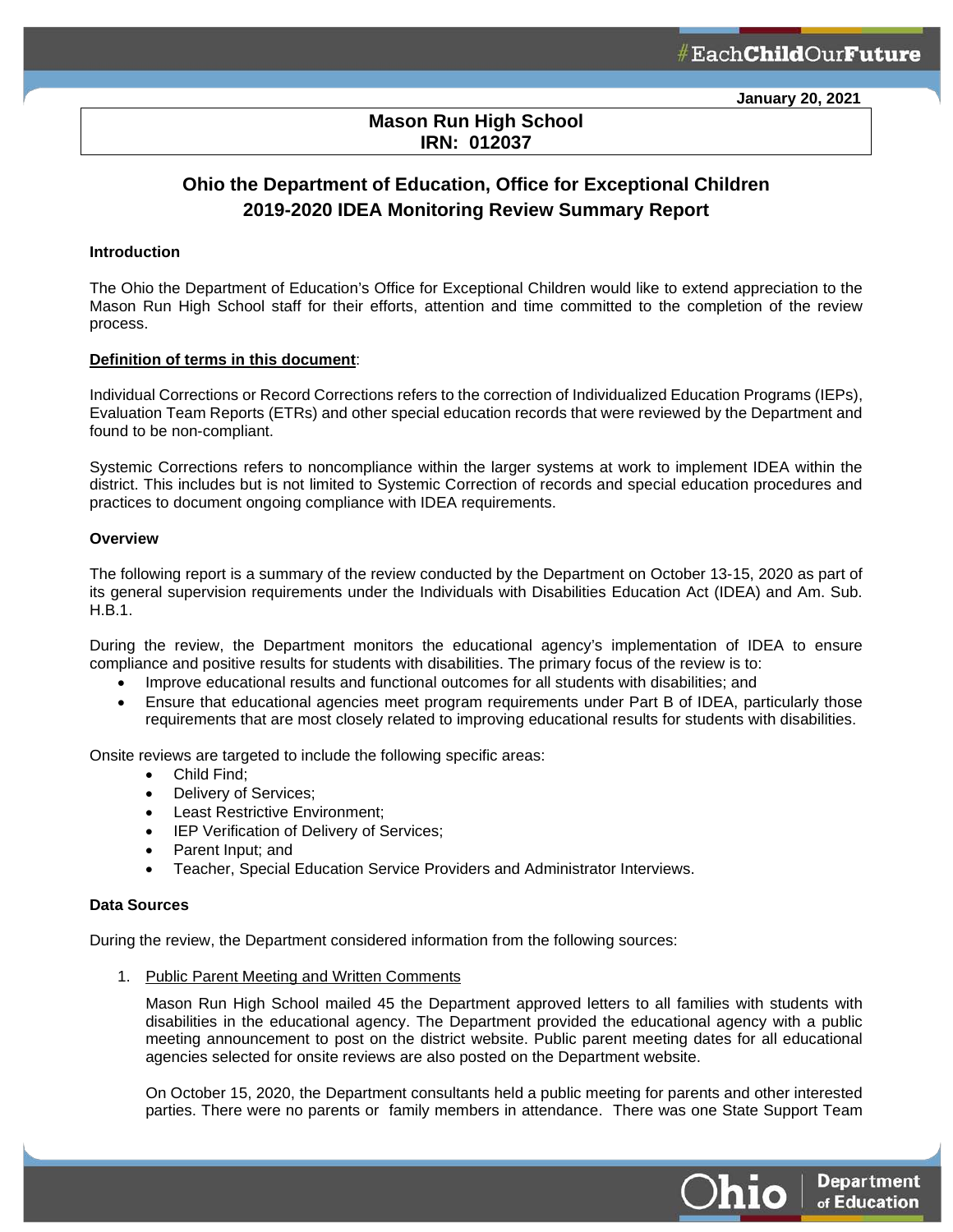(SST) Region 11 representative attended the public meeting. Attendees could speak to the Department representatives publicly in the meeting, speak to the Department representatives individually, provide written comments or both. No attendees made comments during the public meeting. Written comment forms were available before, during and after the meeting. The Department did not receive any written comments.

During the public meeting, participants were advised by the Department consultants of the formal complaint process under IDEA and that their public comments did not constitute a formal complaint. The participants were also informed that while the information they provided may be helpful to the review, it may not necessarily be acted upon as part of the review process. Ohio's procedural safeguards notice was available for participants who wanted a copy.

# 2. Pre-Onsite Data Analysis

The Department conducted a comprehensive review which included district, building and grade level data; Special Education Performance Profile; Ohio School Report Cards; Comprehensive Continuous Improvement Plan (CCIP) and/or OnePlan; and Education Management Information System (EMIS) data. The data analysis assisted the Department in determining potential growth areas for improvement and educational agency strengths.

# 3. Record Review/IEP Verification

Prior to the onsite visit, the Department consultants reviewed 10 records of school age students with disabilities. The Department consultants selected records of students with disabilities from a variety of disability categories and ages.

# 4. Staff/Administrative Interviews

On October 13-15, 2020, the Department consultants held five sessions of interviews with two administrators and nine teachers, school counselors, related services personnel, school psychologists, and paraprofessionals. The Department interviews focused on the following review areas: Child Find; Delivery of Services; Least Restrictive Environment (LRE) and IEP alignment and Discipline.

#### **Strengths/Commendations:**

- It was evident that staff at Mason Run High School are extremely passionate, caring and dedicated not only to students with disabilities, but the entire student body. Staff are willing to accommodate all students through individualized instruction and meet students where they are at academically, socially and emotionally.
- There is a positive relationship between staff members (administrators, general education teachers, intervention specialists) at Mason Run High School. They all work collaboratively to meet individual student needs.
- Mason Run High School does a thorough job of preparing students for life after high school. Every student that enrolls creates an Ohio Means Jobs backpack, a career profile and a career plan. Mason Run High School also provides training in the areas of interview skills, resume writing and financial literacy.

#### **Findings of Noncompliance/Required Actions**

A finding is made when noncompliance is identified by the Department with IDEA and Ohio Operating Standards requirements. Findings are also made when noncompliance is identified in relation to the evaluation team report (ETR) and/or individualized education program (IEP) requirements. For a noncompliance level of 30% or greater in any single area or for identified areas of concern that did not reach 30% or greater, a Corrective Action Plan (CAP) will be developed to address those areas. All noncompliance identified by the Department as part of the review (listed by subject area in the *Department's Review Findings and Educational Agency Required Actions Table*) must be corrected as indicated in the *Evidence of Correction/Recommendations* column.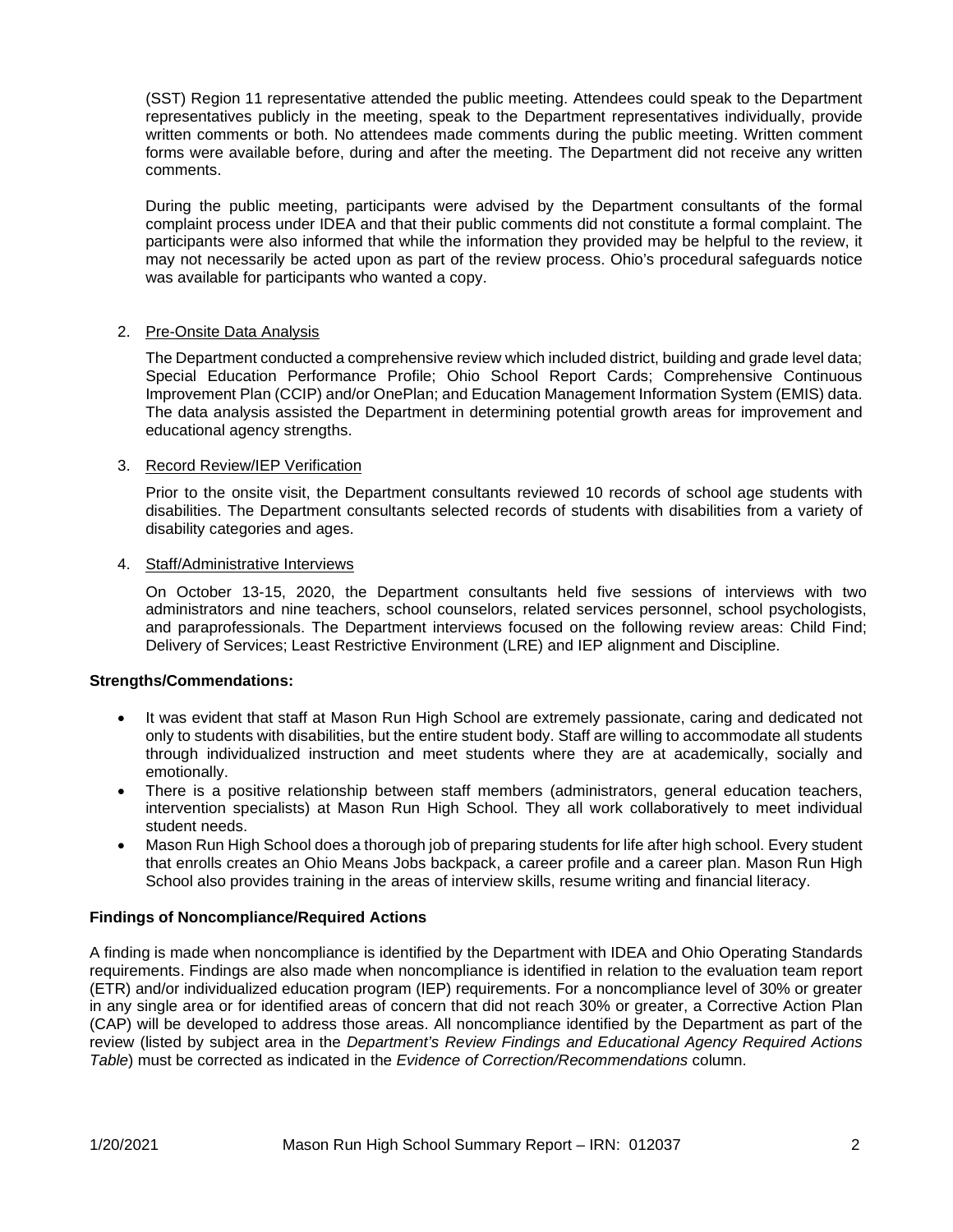Refer to the details of requirements in the **Evidence of Findings and Evidence of Correction/Recommendations table below**, and the attached **Individual Record Review Comment Sheets for specific individual record corrections.**

The Department provides separate written correspondence to the parent/guardian when action is required to correct findings of noncompliance for individual students. The educational agency will receive copies of this correspondence.

# **Corrective Action Plan (CAP)**

The educational agency will develop a CAP to address any items identified in this summary report. An approved form for the CAP will be provided by the Department or can be accessed on the Department's website by using the keyword search "Monitoring". The CAP developed by the educational agency with SST assistance must include the following:

- Activities to address all areas identified in this summary report;
- Documentation/evidence of implementation of the activities;
- Individuals responsible for implementing the activities;
- Resources needed;
- Completion dates; and
- Continued Plan for Improvement and/or Compliance.

The educational agency must submit the CAP by email to [katelynn.crow@education.ohio.gov](mailto:katelynn.crow@education.ohio.gov) within **30 school days** from the date of this report. The Department will review the corrective action plan submitted by the educational agency for approval. If the Department determines that a revision(s) is necessary, the educational agency will be required to revise and resubmit. The educational agency will be contacted by the Department and notified when the action plan has been approved.

#### *CAP Due Date***:** *March 9, 2021*

#### **Department Trainings**

As part of the Department monitoring process, Mason Run High School personnel, as identified by the Department, are required to complete the Special Education Essentials 2019-2020 training modules within the Learning Management System (LMS). The Department will provide specific instructions on completing these training modules during the Summary Report presentation. Participants must achieve a 75% or more on each quiz. Participants who do not achieve at least 75% will be contacted by the State Support Team (SST) for additional training.

*Completion of LMS Training Modules Due Date: March 9, 2021*

#### **Individual Correction**

The educational agency has **60 school days** from the date of this summary report to correct all identified findings of noncompliance for individual students whose records were selected and reviewed by the Department during the onsite review unless noted otherwise in the report. Detailed information on individual findings are provided in a separate report.

*Individual Correction Due Date: April 28, 2021*

#### **CAP Activities and Systemic Correction**

The educational agency will provide the Department with documentation verifying the educational agency's completion of all CAP activities and all systemic corrections noted in this summary report. The Department will verify systemic correction through the review of this documentation and a review of additional student records.

*Completion of CAP Activities and Systemic Correction Due Date: October 20, 2021*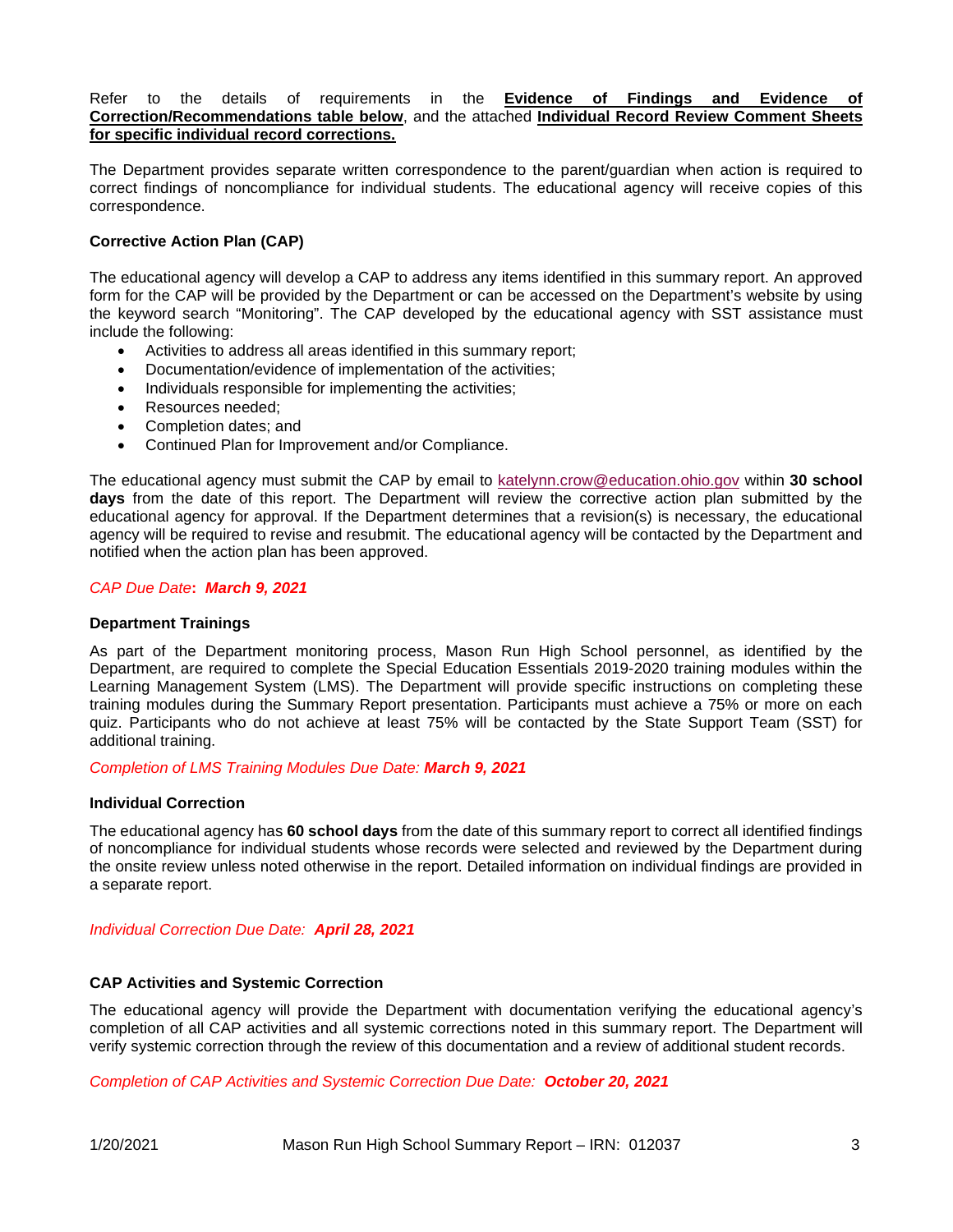Once the educational agency has completed all action plan activities, the educational agency will use the Department's monitoring process to create and implement a Strategic Improvement Plan with the Department and SST assistance.

For questions regarding the review, please contact: Katelynn Crow, the Department's IDEA Monitoring Contact, at 614-582-5460, toll-free at (877) 644-6338, or by e-mail at [katelynn.crow@education.ohio.gov.](mailto:katelynn.crow@education.ohio.gov)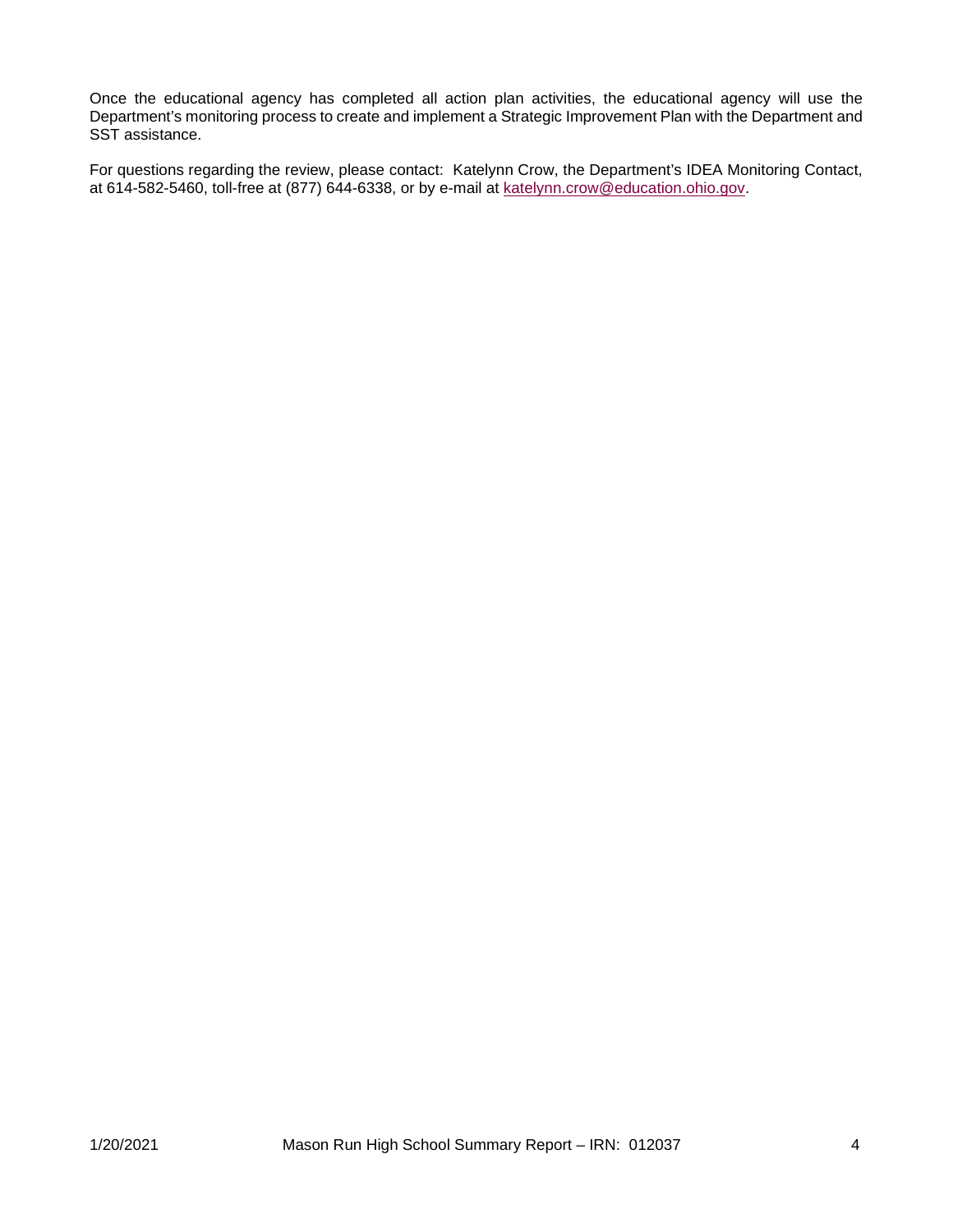# **The Department's Review Findings and Educational Agency Required Actions**

# **Component 1: Child Find**

*Each educational agency shall adopt and implement written policies and procedures approved by the Ohio Department of Education, Office for Exceptional Children, that ensure all children with disabilities residing within the educational agency, regardless of the severity of their disability, and who are in need of special education and related services are identified, located, and evaluated as required by the Individuals with Disabilities Education Improvement Act of 2004 and Federal Regulations at 34 C.F.R. Part 300 pertaining to child find, including the regulations at 34 C.F.R. 300.111 and 300.646 and Rule 3301-51-03 of the Ohio Operating Standards serving Children with Disabilities.* 

| <b>Record</b><br><b>Review</b><br><b>Item</b> |                                             | <b>Evidence of Findings</b>                                                                                                                                                                                                                                         | <b>Evidence of Corrections/Recommendations</b>                                                                                                                                                                                                                                                                                                                                                                                                                   | <b>Must be</b><br>addressed<br>-in<br><b>CAP</b>         |
|-----------------------------------------------|---------------------------------------------|---------------------------------------------------------------------------------------------------------------------------------------------------------------------------------------------------------------------------------------------------------------------|------------------------------------------------------------------------------------------------------------------------------------------------------------------------------------------------------------------------------------------------------------------------------------------------------------------------------------------------------------------------------------------------------------------------------------------------------------------|----------------------------------------------------------|
|                                               | <b>Record Review</b>                        | 34 CFR 300.305(a) [Review of Existing                                                                                                                                                                                                                               | <b>Individual Correction</b>                                                                                                                                                                                                                                                                                                                                                                                                                                     | $\boxtimes$ NA                                           |
| $CF-1$                                        | <b>Interviews/Public</b><br><b>Comments</b> | evaluation data] and OAC 3301-51-11<br>(c)(1)(a) [Preschool children eligible for<br>special education]                                                                                                                                                             | <b>NA</b>                                                                                                                                                                                                                                                                                                                                                                                                                                                        |                                                          |
|                                               | <b>Concerns Noted</b>                       | Preschool records were not reviewed.                                                                                                                                                                                                                                | <b>Systemic Correction</b><br><b>NA</b>                                                                                                                                                                                                                                                                                                                                                                                                                          |                                                          |
|                                               |                                             | <b>OAC 3301-51-06 [Evaluations]</b>                                                                                                                                                                                                                                 | <b>Individual Correction</b>                                                                                                                                                                                                                                                                                                                                                                                                                                     | $\boxtimes$ Yes                                          |
| $CF-2$                                        | <b>Record Review</b>                        | Seven (7) out of eight (8), or 88% of applicable<br>evaluations reviewed did not appropriately<br>document interventions provided to resolve<br>concerns for the child performing below grade-<br>level standards.                                                  | the Department has verified that these students have a<br>current ETR in place, so no additional individual correction is<br>required.<br><b>Systemic Correction</b><br>The educational agency must submit evidence to the                                                                                                                                                                                                                                       | The<br>educational<br>agency<br>needs to<br>address this |
|                                               | <b>Interviews/Public</b><br><b>Comments</b> | Staff members identified a concern that the<br>a formal Response to<br>school lacked<br>Intervention (RTI) process. They noted that<br>interventions, as well as accommodations and                                                                                 | Department of written procedures and practices regarding<br>documentation of intervention and supports provided prior to<br>completion of the initial and reevaluation team report.<br>Opportunities for Improvement                                                                                                                                                                                                                                             | finding in a<br>Corrective<br>Action Plan.               |
|                                               |                                             | modifications, are provided for all students in<br>order to meet individual needs.                                                                                                                                                                                  | Mason Run High School would benefit from creating and<br>implementing a formal school wide RTI process. All members                                                                                                                                                                                                                                                                                                                                              |                                                          |
|                                               | <b>Concerns Noted</b>                       | There did not appear to be a uniform process<br>for documenting interventions and including<br>them in the evaluation. It also did not appear<br>that there was a standard process for initiating<br>interventions<br>making<br>referrals for<br>and<br>evaluation. | of Mason Run High School should be trained on the correct<br>implementation of the RTI process along with monitoring from<br>administration to provide any technical assistance that is<br>needed.<br>It is recommended that Mason Run High School develop a<br>procedure of checks and balances to ensure interventions<br>that are being provided to students are correctly documented<br>within the ETR as well as in the Part 2 Summary of<br>Interventions. |                                                          |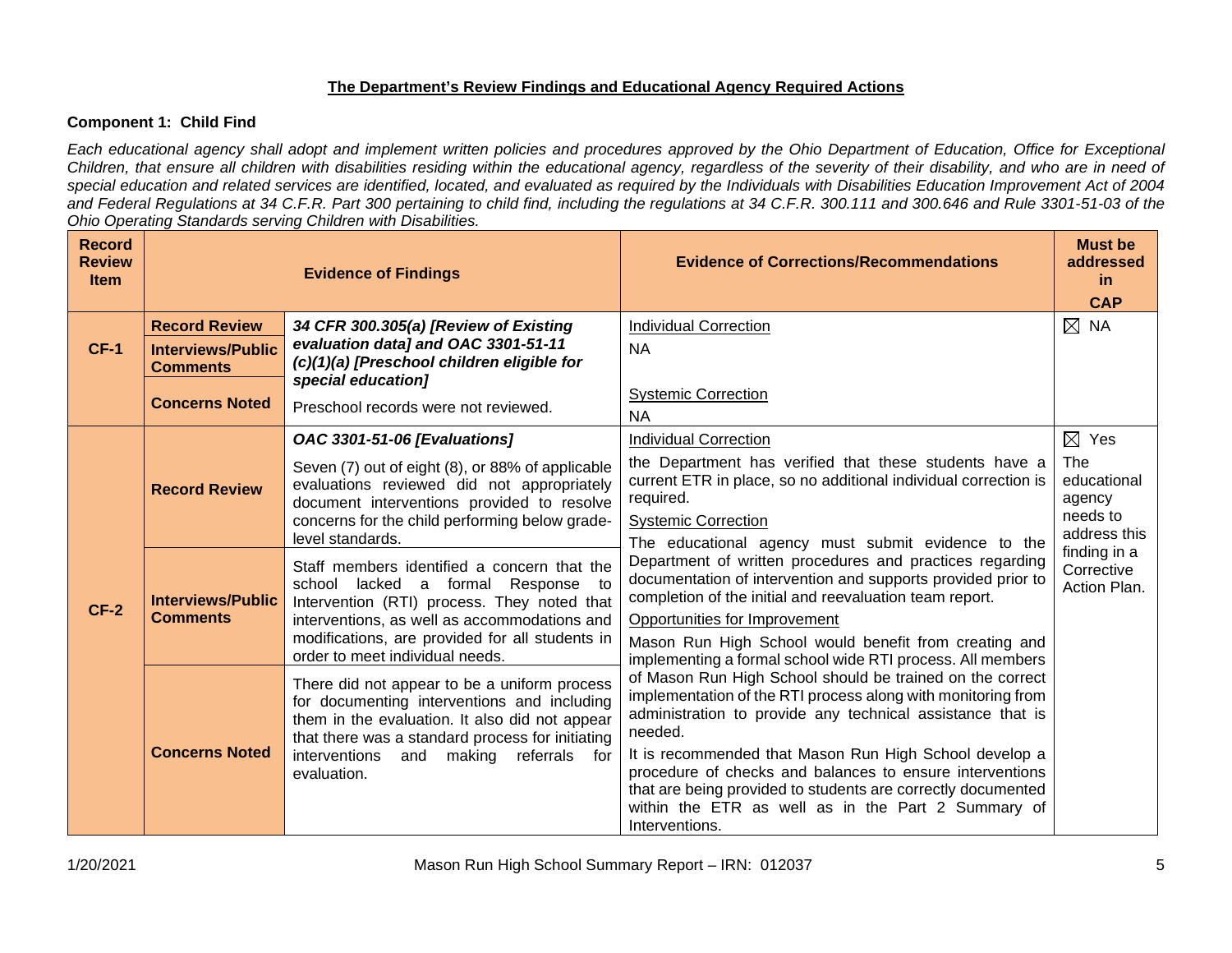| <b>Record</b><br><b>Review</b><br><b>Item</b> |                                             | <b>Evidence of Findings</b>                                                                                                                                                                                                                                                                                   | <b>Evidence of Corrections/Recommendations</b>                                                                                                                                                                                                                                                                                                                                                                                                                                                                                                                                                                                                                                                | <b>Must be</b><br>addressed<br>in<br><b>CAP</b>                                                       |
|-----------------------------------------------|---------------------------------------------|---------------------------------------------------------------------------------------------------------------------------------------------------------------------------------------------------------------------------------------------------------------------------------------------------------------|-----------------------------------------------------------------------------------------------------------------------------------------------------------------------------------------------------------------------------------------------------------------------------------------------------------------------------------------------------------------------------------------------------------------------------------------------------------------------------------------------------------------------------------------------------------------------------------------------------------------------------------------------------------------------------------------------|-------------------------------------------------------------------------------------------------------|
| $CF-3$                                        | <b>Record Review</b>                        | 34 CFR 300.501(b) [Parent participation in<br>meetings] and OAC 3301-51-06 (E)(2)(a)<br>[Evaluation procedures].<br>One (1) out of 10, or 10% of student records<br>reviewed did not show evidence that the parent<br>was afforded the opportunity to participate in<br>the evaluation team planning meeting. | <b>Individual Correction</b><br>The educational agency must provide evidence that the<br>parent was involved or provided the opportunity to participate<br>in the evaluation planning process.<br>The evidence may include evaluation planning form, prior<br>written notice, parent invitation, referral form or<br>communication log.<br>If the educational agency cannot provide documentation that                                                                                                                                                                                                                                                                                        | $\boxtimes$ No<br>The<br>educational<br>agency<br>does not<br>need to<br>address this<br>finding in a |
|                                               | <b>Interviews/Public</b><br><b>Comments</b> |                                                                                                                                                                                                                                                                                                               | the parent was involved or provided the opportunity to<br>participate in the evaluation planning process, the<br>educational agency must conduct a reevaluation planning                                                                                                                                                                                                                                                                                                                                                                                                                                                                                                                      | Corrective<br>Action Plan.                                                                            |
|                                               | <b>Concerns Noted</b>                       |                                                                                                                                                                                                                                                                                                               | meeting with the parent.<br><b>Systemic Correction</b><br>The educational agency must submit evidence to the<br>Department of written procedures and practices that include<br>the parent in the evaluation planning process.                                                                                                                                                                                                                                                                                                                                                                                                                                                                 |                                                                                                       |
|                                               | <b>Record Review</b>                        | 34 CFR 300.300 [Parental Consent]<br>Two (2) out of 10, or 20% of student records<br>reviewed did not provide evidence of parental<br>consent obtained prior to new testing.                                                                                                                                  | <b>Individual Correction</b><br>The educational agency must provide evidence that the<br>parent provided informed, written consent for evaluation,<br>based upon the planning form. Or the agency must show<br>documented repeated attempts to obtain informed, written                                                                                                                                                                                                                                                                                                                                                                                                                       | $\boxtimes$ No<br><b>The</b><br>educational<br>agency<br>does not                                     |
|                                               | <b>Interviews/Public</b><br><b>Comments</b> |                                                                                                                                                                                                                                                                                                               | consent to which the parent did not respond.<br>The evidence may include, prior written notice, parent                                                                                                                                                                                                                                                                                                                                                                                                                                                                                                                                                                                        | need to<br>address this                                                                               |
| $CF-4$                                        | <b>Concerns Noted</b>                       |                                                                                                                                                                                                                                                                                                               | invitation, communication log, or other documented attempts<br>to obtain parental informed, written consent.<br>If the educational agency cannot provide documentation that<br>the parent provided informed, written consent for evaluation,<br>or did not respond to repeated attempts to obtain consent, the<br>agency must conduct a reevaluation including documentation<br>of parental consent.<br><b>Systemic Correction</b><br>The educational agency must submit evidence to the<br>Department of written procedures and practices for obtaining<br>parental consent obtained prior to new testing or policies and<br>practices for moving forward when parents will not participate. | finding in a<br>Corrective<br>Action Plan.                                                            |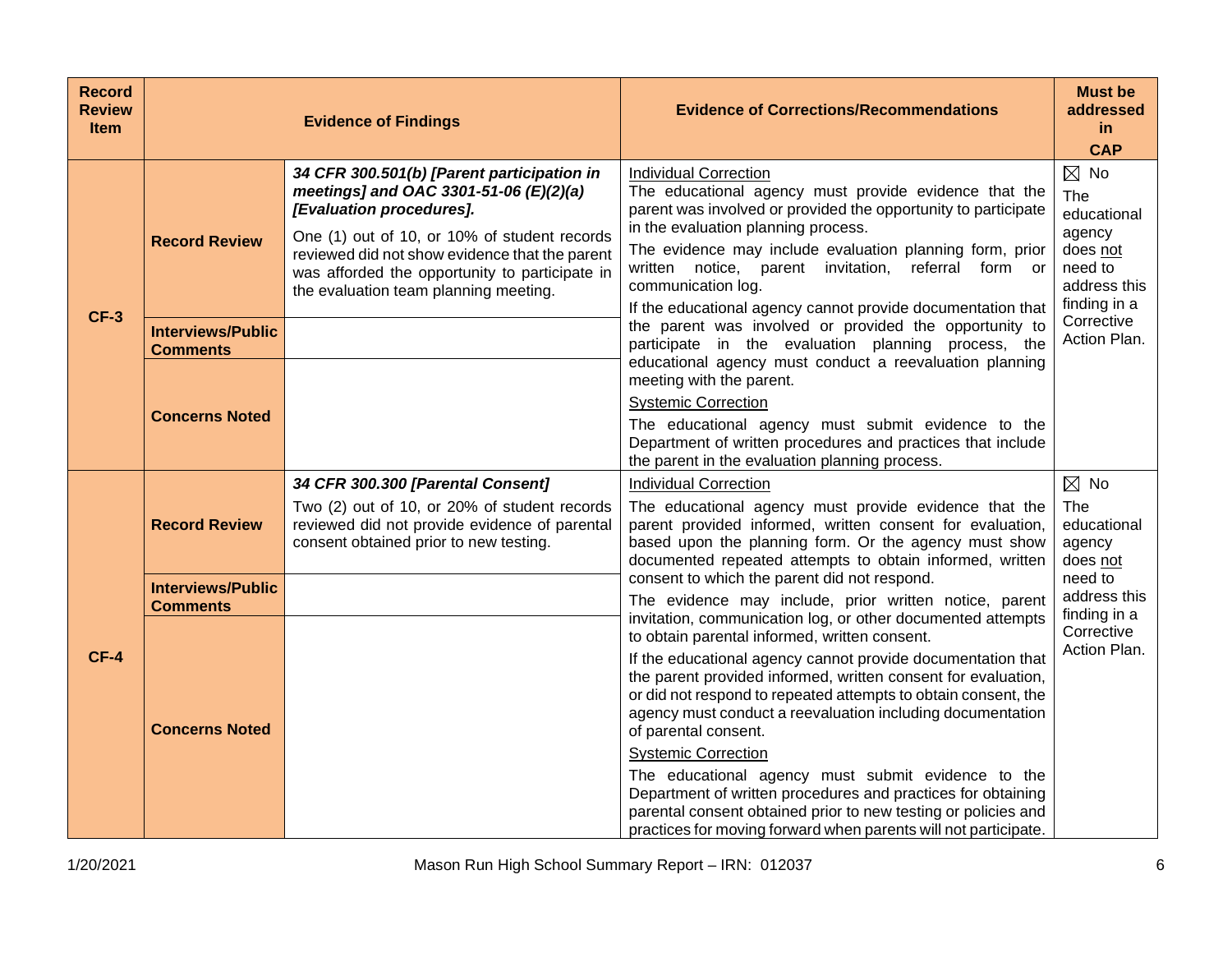| <b>Record</b><br><b>Review</b><br><b>Item</b> |                                             | <b>Evidence of Findings</b>                                                                                                                                                                                                                                                                                                                                                                                                                           | <b>Evidence of Corrections/Recommendations</b>                                                                                                                                                                                                                                                                                                                          | <b>Must be</b><br>addressed<br>in<br><b>CAP</b>                                                                           |
|-----------------------------------------------|---------------------------------------------|-------------------------------------------------------------------------------------------------------------------------------------------------------------------------------------------------------------------------------------------------------------------------------------------------------------------------------------------------------------------------------------------------------------------------------------------------------|-------------------------------------------------------------------------------------------------------------------------------------------------------------------------------------------------------------------------------------------------------------------------------------------------------------------------------------------------------------------------|---------------------------------------------------------------------------------------------------------------------------|
|                                               | <b>Record Review</b>                        | 34 CFR 300.304(c)(4) [Other evaluation<br>procedures]<br>OAC 3301-51-01 [Applicability of<br>requirements and definitions] and 3301-51-<br>06 (E)(2)(a) [Evaluation procedures]<br>Eight (8) out of 10, or 80% of evaluations<br>reviewed did not provide evidence that the<br>evaluation addresses all areas related to the<br>suspected disability.                                                                                                 | <b>Individual Correction</b><br>The educational agency will convene the ETR teams to<br>conduct a reevaluation and provide evidence that the<br>evaluation addresses all areas related to the suspected<br>disability.<br><b>Systemic Correction</b><br>The educational agency must submit evidence to the<br>Department of written procedures and practices to provide | $\boxtimes$ Yes<br>The<br>educational<br>agency<br>needs to<br>address this<br>finding in a<br>Corrective<br>Action Plan. |
| $CF-5$                                        | <b>Interviews/Public</b><br><b>Comments</b> | Many staff members stated that they had been<br>asked to complete a Part 1 Individual<br>Evaluator's Assessment for an ETR but had<br>not received formal training on how to correctly<br>complete this area.                                                                                                                                                                                                                                         | evidence that the evaluation addresses all areas related to<br>the suspected disability.<br>Opportunities for Improvement<br>Mason Run should develop an internal monitoring process<br>which contains procedures to ensure that assessments<br>identified on the planning form are being completed and<br>represented in a Part 1 Individual Evaluator's Assessment.   |                                                                                                                           |
|                                               | <b>Concerns Noted</b>                       | In several cases, assessments included on the<br>planning form were not presented in Part 1 of<br>the ETR. All assessments and data listed for<br>evaluation on the planning form, and agreed<br>upon by the parent, must appear- in some<br>form- in a Part 1 Individual Evaluator's<br>Assessment.<br>Additionally, Part 1 forms used by Mason Run<br>were often checklists that were missing either<br>the summary, needs or implications section. |                                                                                                                                                                                                                                                                                                                                                                         |                                                                                                                           |
| $CF-6$                                        | <b>Record Review</b>                        | 34 CFR<br>300.306(c)<br><b>[Procedures</b><br>for<br>determining eligibility and educational<br>need]<br>Nine (9) out of 10, or 90% of evaluations<br>reviewed did not show evidence of clearly<br>stating the summary of assessment results.                                                                                                                                                                                                         | <b>Individual Correction</b><br>The educational agency will reconvene the ETR teams to<br>conduct a reevaluation and provide a clear and concise<br>summary of the data and assessment conducted that meets<br>the requirements of 3301-51-06 (G) (Summary of<br>information). The IEP team must consider the results of this<br>reevaluation.                          | $\boxtimes$ Yes<br><b>The</b><br>educational<br>agency<br>needs to<br>address this<br>finding in a                        |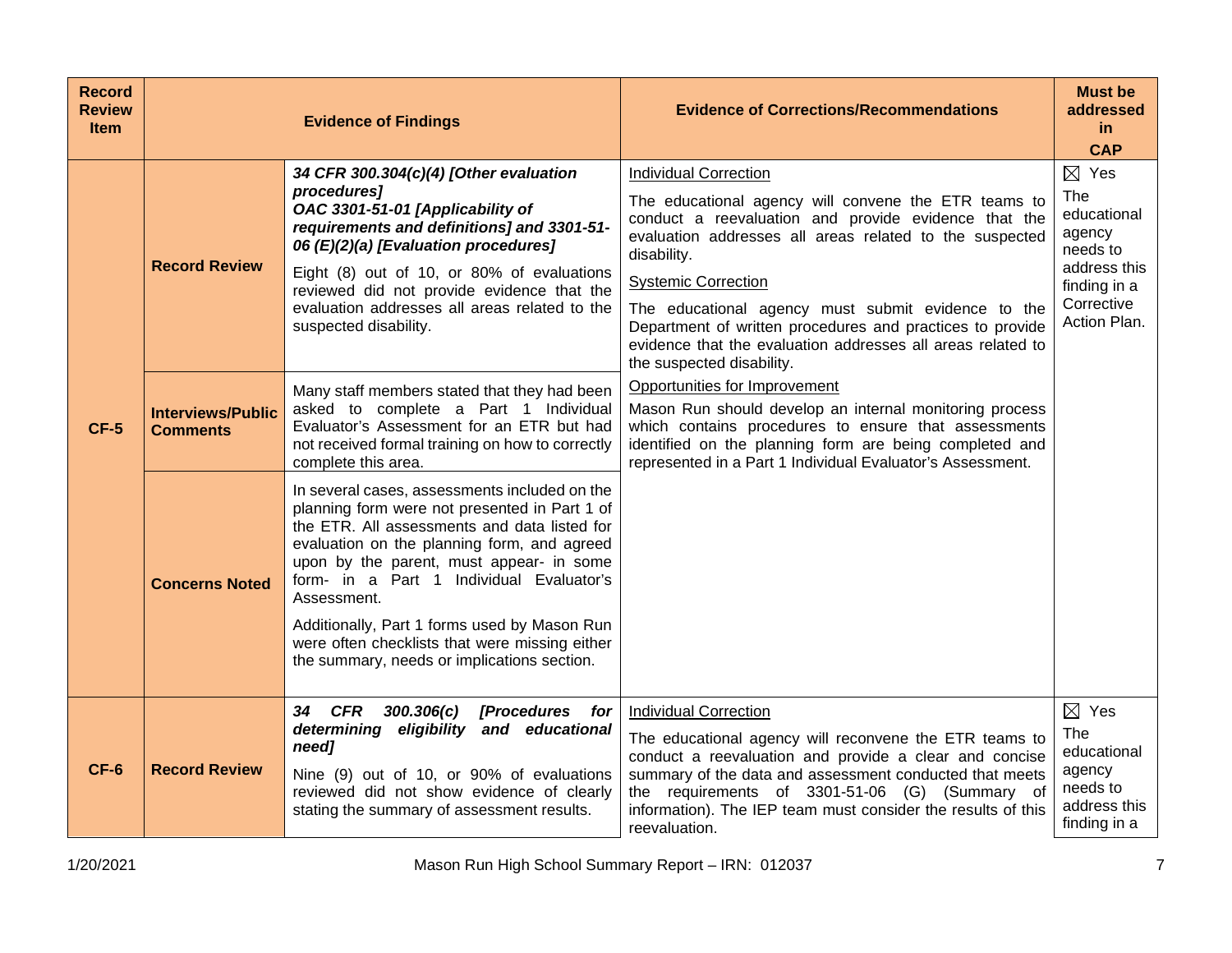| <b>Record</b><br><b>Review</b><br><b>Item</b> |                                             | <b>Evidence of Findings</b>                                                                                                                                                                                                                                                                                                                               | <b>Evidence of Corrections/Recommendations</b>                                                                                                                                                                                                                       | <b>Must be</b><br>addressed<br>in.<br><b>CAP</b>                                                          |
|-----------------------------------------------|---------------------------------------------|-----------------------------------------------------------------------------------------------------------------------------------------------------------------------------------------------------------------------------------------------------------------------------------------------------------------------------------------------------------|----------------------------------------------------------------------------------------------------------------------------------------------------------------------------------------------------------------------------------------------------------------------|-----------------------------------------------------------------------------------------------------------|
|                                               | <b>Interviews/Public</b><br><b>Comments</b> | Staff members stated that after they completed<br>a Part 1 Individual Evaluator's Assessment,<br>they gave them to the school psychologist who<br>would generate the team summary based on<br>the provided information.                                                                                                                                   | <b>Systemic Correction</b><br>The educational agency must submit evidence to the<br>Department of written procedures and practices regarding<br>summary of data and assessment results.                                                                              | Corrective<br>Action Plan.                                                                                |
|                                               | <b>Concerns Noted</b>                       | The information from Part 1 was not<br>summarized in a clear and concise manner in<br>Part 2. In some instances, the information was<br>entirely omitted. Information in Part 1 must be<br>brought forward to Part 2 in a manner that can<br>be clearly understood by the parent and used<br>by the IEP team to develop meaningful goals<br>and services. |                                                                                                                                                                                                                                                                      |                                                                                                           |
|                                               | <b>Record Review</b>                        | 34 CFR 300.306(c) [Procedures for<br>determining eligibility and educational<br>need]<br>Four (4) out of 10, or 40% of evaluation team<br>reports reviewed did not contain a clear and<br>succinct description of educational needs.                                                                                                                      | <b>Individual Correction</b><br>The educational agency will reconvene the ETR teams to<br>conduct a reevaluation and provide a clear and succinct<br>description of the student's educational needs. The IEP team<br>must consider the results of this reevaluation. | $\boxtimes$ Yes<br>The<br>educational<br>agency<br>needs to<br>address this<br>finding in a<br>Corrective |
| <b>CF-7</b>                                   | <b>Interviews/Public</b><br><b>Comments</b> |                                                                                                                                                                                                                                                                                                                                                           | <b>Systemic Correction</b><br>The educational agency must submit evidence to the                                                                                                                                                                                     | Action Plan.                                                                                              |
|                                               | <b>Concerns Noted</b>                       | In several cases, educational needs were<br>stated in Part 1, but were not included in the<br>Part 2 summary. Educational needs should be<br>written in a way that allows them to be used by<br>the IEP team to develop meaningful goals and<br>services.                                                                                                 | Department of written procedures and practices regarding<br>description of educational needs.                                                                                                                                                                        |                                                                                                           |
| <b>CF-8</b>                                   | <b>Record Review</b>                        | 34 CFR 300.306(c) [Procedures for<br>determining eligibility and educational<br>need]                                                                                                                                                                                                                                                                     | <b>Individual Correction</b><br>The educational agency will reconvene the ETR teams to<br>conduct a reevaluation and provide a clear description of                                                                                                                  | $\boxtimes$ Yes<br>The<br>educational                                                                     |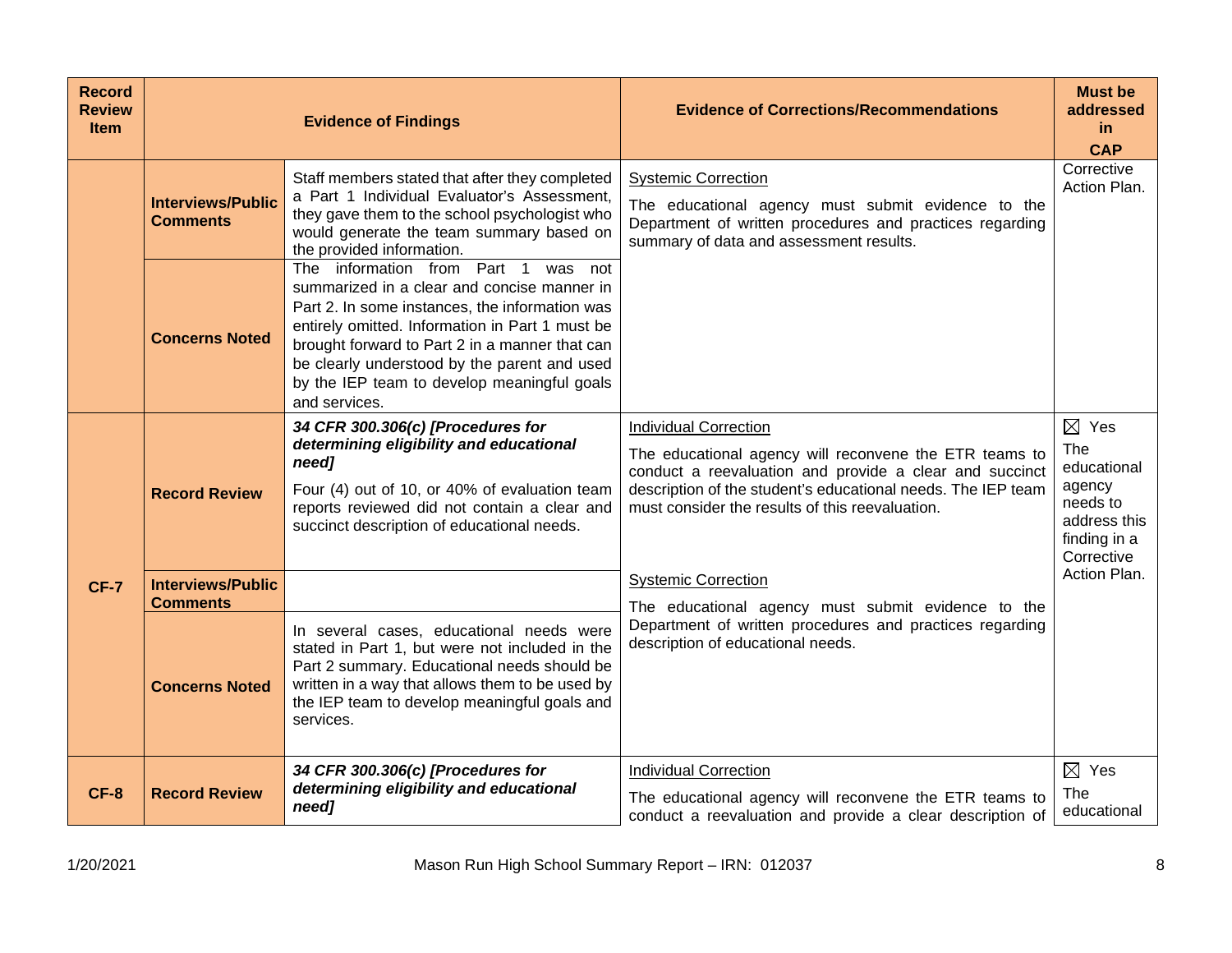| <b>Record</b><br><b>Review</b><br><b>Item</b> |                                                                      | <b>Evidence of Findings</b>                                                                                                                                                                                                                                                                                                                                                                                                                       | <b>Evidence of Corrections/Recommendations</b>                                                                                                                                                                                                                                                                                         | <b>Must be</b><br>addressed<br>-in<br><b>CAP</b>                                                                                    |
|-----------------------------------------------|----------------------------------------------------------------------|---------------------------------------------------------------------------------------------------------------------------------------------------------------------------------------------------------------------------------------------------------------------------------------------------------------------------------------------------------------------------------------------------------------------------------------------------|----------------------------------------------------------------------------------------------------------------------------------------------------------------------------------------------------------------------------------------------------------------------------------------------------------------------------------------|-------------------------------------------------------------------------------------------------------------------------------------|
|                                               | <b>Interviews/Public</b><br><b>Comments</b><br><b>Concerns Noted</b> | Four (4) out of 10, or 40% of evaluation team<br>reports reviewed did not contain specific<br>implications for instruction.<br>In several cases, implications for instruction<br>were stated in Part 1, but were not included in<br>the Part 2 summary.                                                                                                                                                                                           | specific implications for instruction. The IEP team must<br>consider the results of this reevaluation.<br><b>Systemic Correction</b><br>The educational agency must submit evidence to the<br>Department of written procedures and practices regarding<br>implications for instruction.                                                | agency<br>needs to<br>address this<br>finding in a<br>Corrective<br>Action Plan.                                                    |
| $CF-9$                                        | <b>Record Review</b>                                                 | 34 CFR 300.306(a)(1) [Determination of<br>eligibility]<br>OAC 3301-51-01 (B)(21) [Applicability of<br>requirements and definitions]<br>Two (2) out of 10, or 20% of evaluations<br>reviewed did not show evidence that a group of<br>qualified professionals, as appropriate to the<br>disability, were involved<br>suspected<br>in<br>determining whether the child is a child with a<br>disability as well as the child's educational<br>needs. | <b>Individual Correction</b><br>The educational agency must provide evidence that the ETR<br>teams and other qualified professionals, as appropriate,<br>participated in the determination of eligibility and educational<br>needs. If not, the ETR team must reconvene and provide the<br>Department evidence of group participation. | $\boxtimes$ No<br>The<br>educational<br>agency<br>does not<br>need to<br>address this<br>finding in a<br>Corrective<br>Action Plan. |
|                                               | <b>Interviews/Public</b><br><b>Comments</b><br><b>Concerns Noted</b> |                                                                                                                                                                                                                                                                                                                                                                                                                                                   | <b>Systemic Correction</b><br>The educational agency must submit evidence to the<br>Department of written procedures and practices regarding the<br>eligibility determination process.                                                                                                                                                 |                                                                                                                                     |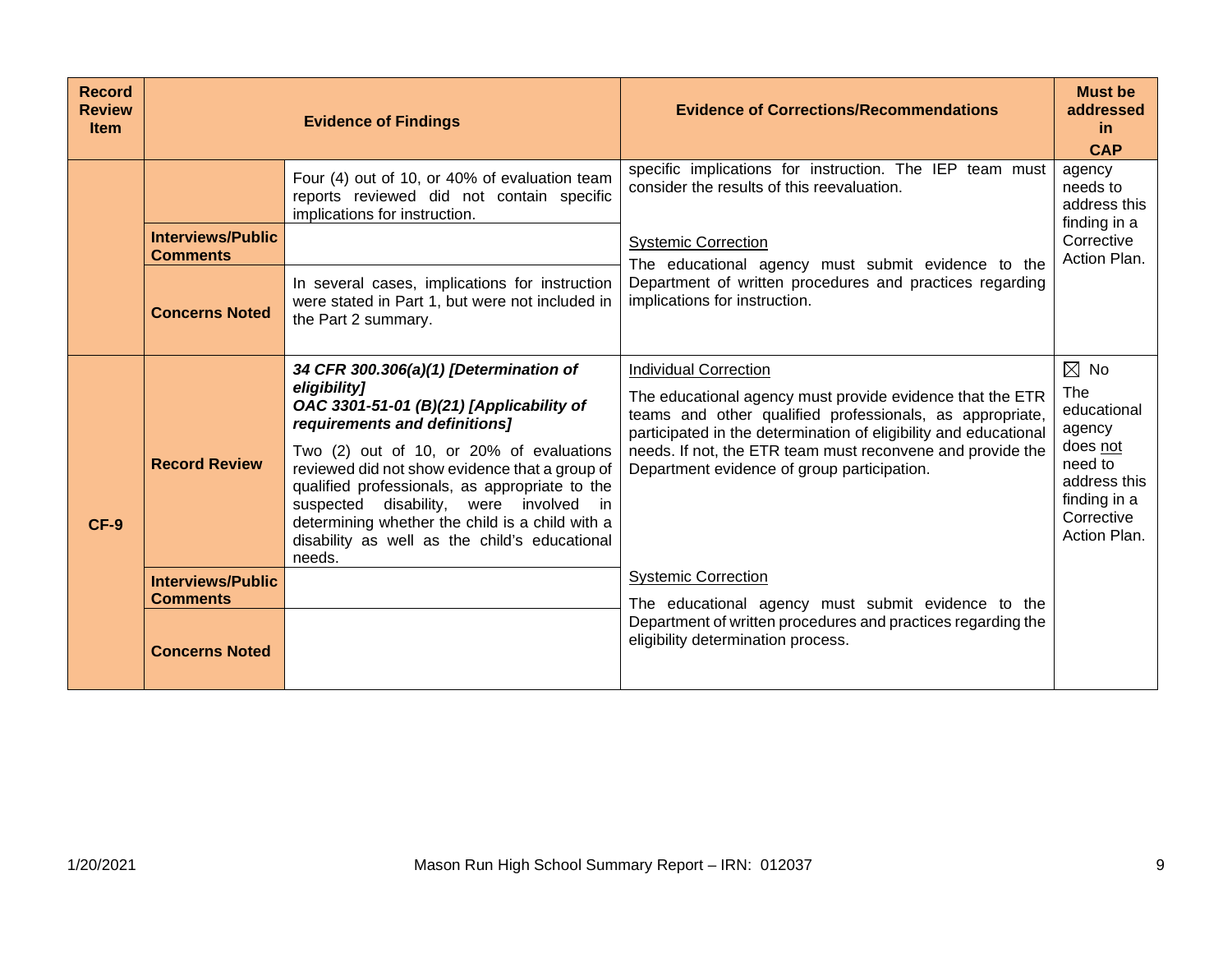# **Component 2: Delivery of Services**

*Each educational agency shall have policies, procedures and practices to ensure that each child with a disability has an IEP that is developed, reviewed, and revised in a meeting and implemented in accordance with 300.320 through 300.324.*

| <b>Record</b><br><b>Review</b><br><b>Item</b> |                      | <b>Evidence of Findings</b>                                                                                                                                                                                                                                                                                                                                                                                                                                                                                                                                                                                                                                                                                                                                                                                                                                                                                                                                                                                                                                                                                                                                                                                                     | <b>Evidence of Correction/Recommendations</b>                                                                                                                                                                                                                                                                                                                                                                                                                                                                                                                                                                                     | <b>Must be</b><br>addressed<br>in CAP                                                                                     |
|-----------------------------------------------|----------------------|---------------------------------------------------------------------------------------------------------------------------------------------------------------------------------------------------------------------------------------------------------------------------------------------------------------------------------------------------------------------------------------------------------------------------------------------------------------------------------------------------------------------------------------------------------------------------------------------------------------------------------------------------------------------------------------------------------------------------------------------------------------------------------------------------------------------------------------------------------------------------------------------------------------------------------------------------------------------------------------------------------------------------------------------------------------------------------------------------------------------------------------------------------------------------------------------------------------------------------|-----------------------------------------------------------------------------------------------------------------------------------------------------------------------------------------------------------------------------------------------------------------------------------------------------------------------------------------------------------------------------------------------------------------------------------------------------------------------------------------------------------------------------------------------------------------------------------------------------------------------------------|---------------------------------------------------------------------------------------------------------------------------|
| <b>DS-1</b>                                   | <b>Record Review</b> | <b>SPP Indicator 13</b><br>34 CFR 300.320(b) [Transition services]<br>OAC 3301-51-07 (H)(2) [Definition of<br>individualized education program]<br>Eight (8) out of 10, or 80% of IEPs reviewed did<br>not show evidence that the postsecondary<br>transition plan met all eight required elements of<br>the IDEA for the student, specifically in the<br>following area(s):<br>1. There are appropriate<br>measurable<br>postsecondary goal(s).<br>2. The postsecondary goals are updated<br>annually.<br>3. The postsecondary goals were based on<br>age appropriate transition assessment<br>(AATA).<br>4. There are transition services that will<br>reasonably enable the student to meet<br>the postsecondary goal(s).<br>5. The transition services include courses<br>of study that will reasonably enable the<br>student to meet the postsecondary<br>$goal(s)$ .<br>6. The annual goal(s) are related to the<br>student's transition service needs.<br>7. There is evidence the student was<br>invited to the IEP Team Meeting where<br>transition services were discussed.<br>8. When appropriate, there is evidence that<br>a representative of any participating<br>agency was invited to the IEP Team<br>Meeting. | <b>Individual Correction</b><br>The educational agency must reconvene the teams to review<br>and correct the postsecondary transition plan for the IEPs<br>identified as noncompliant or provide documentation of the<br>student's withdrawal date from the educational agency.<br><b>Systemic Correction</b><br>The educational agency must submit evidence to the<br>Department of written procedures and practices regarding<br>transition services.<br>Opportunities for Improvement<br>An internal monitoring and review system would be helpful to<br>ensure that transition plans are not missing essential<br>components. | $\boxtimes$ Yes<br>The<br>educational<br>agency<br>needs to<br>address this<br>finding in a<br>Corrective<br>Action Plan. |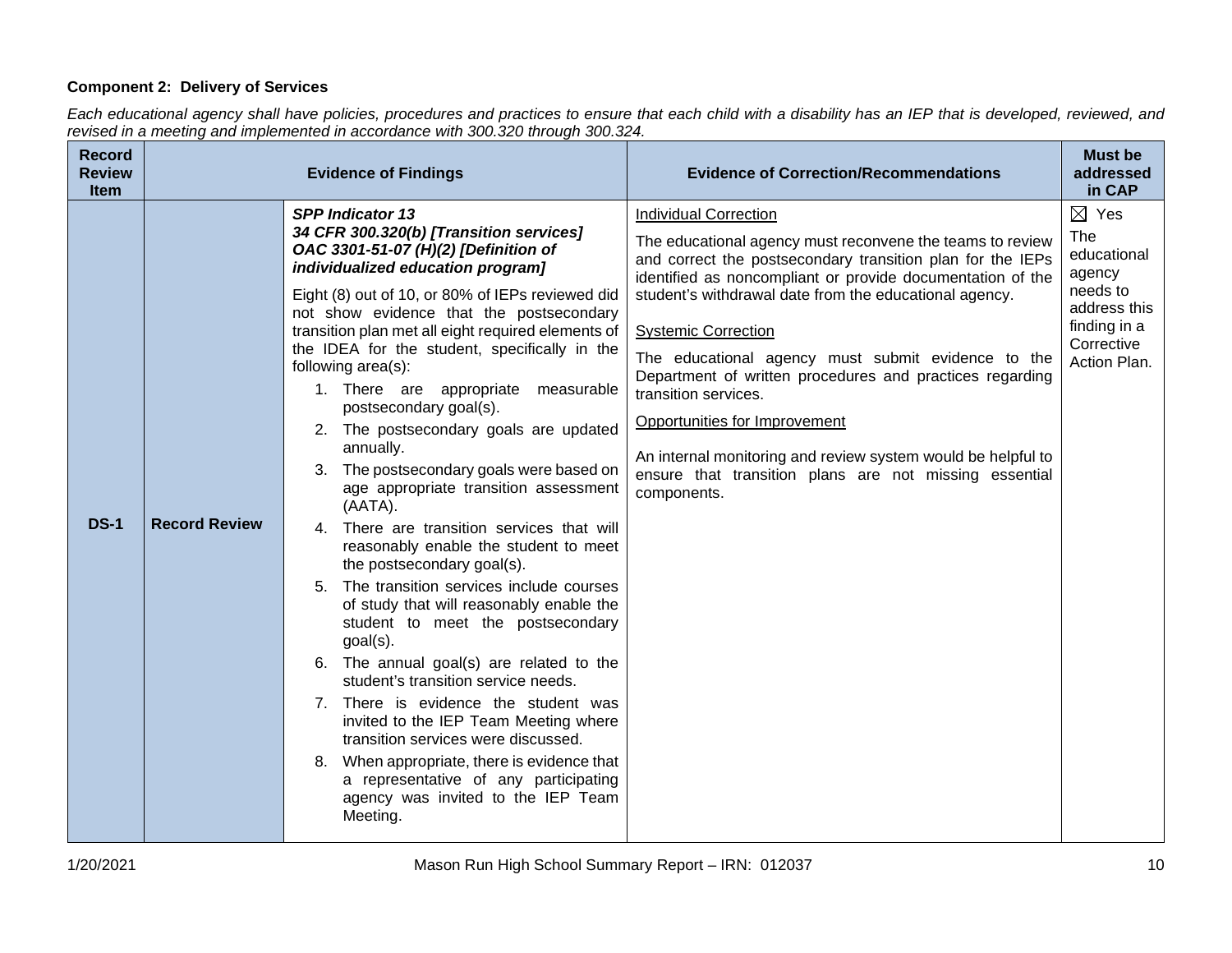| <b>Record</b><br><b>Review</b><br><b>Item</b> |                                             | <b>Evidence of Findings</b>                                                                                                                                                                                                                                            | <b>Evidence of Correction/Recommendations</b>                                                                                                                                                                                                                                                                                                                                                                                                                                                                            | Must be<br>addressed<br>in CAP                                                                                            |
|-----------------------------------------------|---------------------------------------------|------------------------------------------------------------------------------------------------------------------------------------------------------------------------------------------------------------------------------------------------------------------------|--------------------------------------------------------------------------------------------------------------------------------------------------------------------------------------------------------------------------------------------------------------------------------------------------------------------------------------------------------------------------------------------------------------------------------------------------------------------------------------------------------------------------|---------------------------------------------------------------------------------------------------------------------------|
|                                               | <b>Interviews/Public</b><br><b>Comments</b> | During interviews, staff members seemed to be<br>knowledgeable and proactive regarding post-<br>secondary transition programming. This,<br>however, did not translate into all student<br>records.                                                                     |                                                                                                                                                                                                                                                                                                                                                                                                                                                                                                                          |                                                                                                                           |
|                                               | <b>Concerns Noted</b>                       | In some cases, information was completely<br>omitted. In many cases, the IEP goal related to<br>the transition service was left blank.<br>Additionally, transition services are not what the<br>student will do, but what the school will provide<br>to the student.   |                                                                                                                                                                                                                                                                                                                                                                                                                                                                                                                          |                                                                                                                           |
| <b>DS-2</b>                                   | <b>Record Review</b>                        | 34 CFR 300.320(a)(1) [Definition of<br>individualized education program]<br>Ten (10) out of 10, or 100% of IEPs reviewed<br>did not contain Present Levels of Academic<br>Achievement and Functional Performance<br>(PLOP) that addressed the needs of the<br>student. | <b>Individual Correction</b><br>The educational agency must reconvene the IEP teams of the<br>IEPs identified as noncompliant to review and amend the<br>PLOP related to each goal to include:<br>Summary of current daily academic/ behavior and/ or<br>$\bullet$<br>functional performance (strengths and needs)<br>compared to expected grade level standards in order<br>to provide a frame of reference;<br>PLOP must relate to the goal measurement<br>Baseline data provided for developing a measurable<br>goal. | $\boxtimes$ Yes<br>The<br>educational<br>agency<br>needs to<br>address this<br>finding in a<br>Corrective<br>Action Plan. |
|                                               | <b>Interviews/Public</b><br><b>Comments</b> | Several staff members indicated that they use<br>data from MAP testing and APEX in order to<br>create a current baseline for the Present Levels<br>of Performance.                                                                                                     | <b>Systemic Correction</b><br>The educational agency must submit evidence to the<br>Department of written procedures and practices regarding the<br>review of current academic/functional data when writing IEPs.                                                                                                                                                                                                                                                                                                        |                                                                                                                           |
|                                               | <b>Concerns Noted</b>                       | The present levels of performance in the IEPs<br>reviewed were inconsistent in quality and<br>Often, the present levels of<br>content.<br>performance did not relate directly to the annual<br>goal and a comparison to grade level standards<br>was missing.          | Opportunities for Improvement<br>An internal monitoring and review system would be helpful to<br>promote compliance in present level of performance. There<br>is also an opportunity for professional development and/or<br>targeted technical assistance in developing Present Levels of<br>Academic Achievement and Functional Performance (PLOP)<br>that clearly address the needs of the student.                                                                                                                    |                                                                                                                           |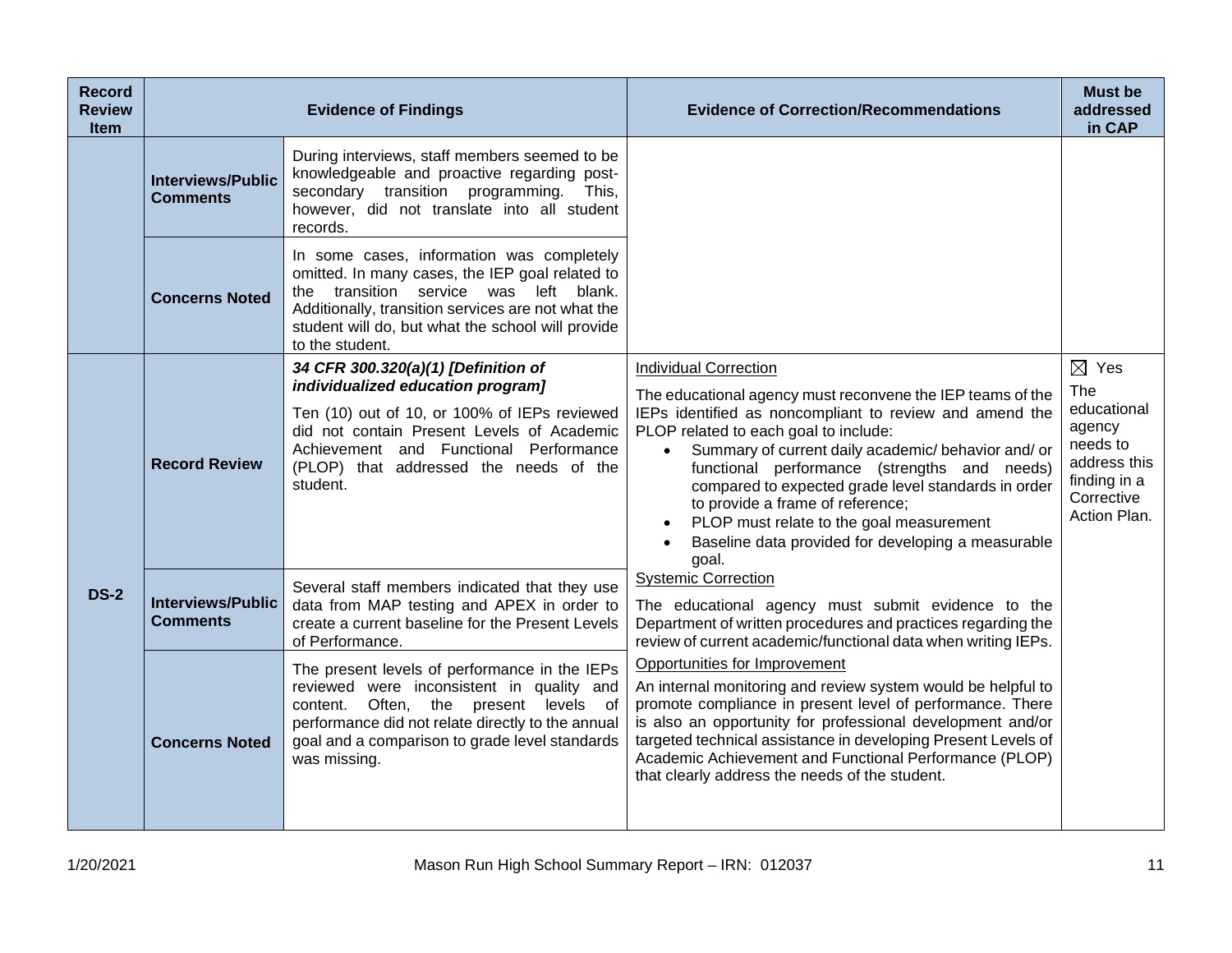| <b>Record</b><br><b>Review</b><br><b>Item</b> |                                             | <b>Evidence of Findings</b>                                                                                                                                                                               | <b>Evidence of Correction/Recommendations</b>                                                                                                                                                                                                                                                                                                                                                                                                                                                                                                                                                                                                                               | <b>Must be</b><br>addressed<br>in CAP                                                                                     |
|-----------------------------------------------|---------------------------------------------|-----------------------------------------------------------------------------------------------------------------------------------------------------------------------------------------------------------|-----------------------------------------------------------------------------------------------------------------------------------------------------------------------------------------------------------------------------------------------------------------------------------------------------------------------------------------------------------------------------------------------------------------------------------------------------------------------------------------------------------------------------------------------------------------------------------------------------------------------------------------------------------------------------|---------------------------------------------------------------------------------------------------------------------------|
| <b>DS-3</b>                                   | <b>Record Review</b>                        | 34 CFR 300.320(a)(2)(i) [Definition of<br>individualized education program]<br>Four (4) out of 10, or 40% of IEPs reviewed did<br>not contain measurable annual goals.                                    | <b>Individual Correction</b><br>The educational agency must reconvene the teams of the<br>IEPs identified as noncompliant to review and amend annual<br>goals to contain the following critical elements:<br>1. Clearly defined behavior: the specific action the child will<br>be expected to perform.<br>2. The condition (situation, setting or given material) under<br>which the behavior is to be performed.<br>3. Performance criteria desired: the level the child must<br>demonstrate for mastery and the number of times the<br>child must demonstrate the skill or behavior.<br><b>Systemic Correction</b><br>The educational agency must submit evidence to the | $\boxtimes$ Yes<br>The<br>educational<br>agency<br>needs to<br>address this<br>finding in a<br>Corrective<br>Action Plan. |
|                                               | <b>Interviews/Public</b><br><b>Comments</b> | Although most respondents indicated familiarity<br>with the required elements for annual IEP goals,<br>there is still a need for further training and<br>technical assistance in this area.               | Department of written procedures and practices regarding the<br>development of measurable annual IEP goals.<br>Opportunities for Improvement<br>There is an opportunity for professional development and/or<br>targeted technical assistance in developing measurable<br>annual goals that contain all elements. An internal monitoring<br>and review system would be helpful to promote compliance<br>in measurable annual IEP goals.                                                                                                                                                                                                                                      |                                                                                                                           |
|                                               | <b>Concerns Noted</b>                       | Measurable goals in the IEPs reviewed were<br>inconsistent in quality and content. Often, one or<br>more required elements were missing. Some<br>goals listed multiple behaviors within the same<br>goal. |                                                                                                                                                                                                                                                                                                                                                                                                                                                                                                                                                                                                                                                                             |                                                                                                                           |
| <b>DS-4</b>                                   | <b>Record Review</b>                        | 34 CFR 300.320(a)(2)(i) [Definition of<br>individualized education program]<br>All IEPs reviewed contain annual goals that<br>address the child's academic area(s) of need.                               | <b>Individual Correction</b><br><b>NA</b><br><b>Systemic Correction</b>                                                                                                                                                                                                                                                                                                                                                                                                                                                                                                                                                                                                     | $\boxtimes$ NA                                                                                                            |
|                                               | <b>Interviews/Public</b><br><b>Comments</b> |                                                                                                                                                                                                           | <b>NA</b>                                                                                                                                                                                                                                                                                                                                                                                                                                                                                                                                                                                                                                                                   |                                                                                                                           |
|                                               | <b>Concerns Noted</b>                       |                                                                                                                                                                                                           |                                                                                                                                                                                                                                                                                                                                                                                                                                                                                                                                                                                                                                                                             |                                                                                                                           |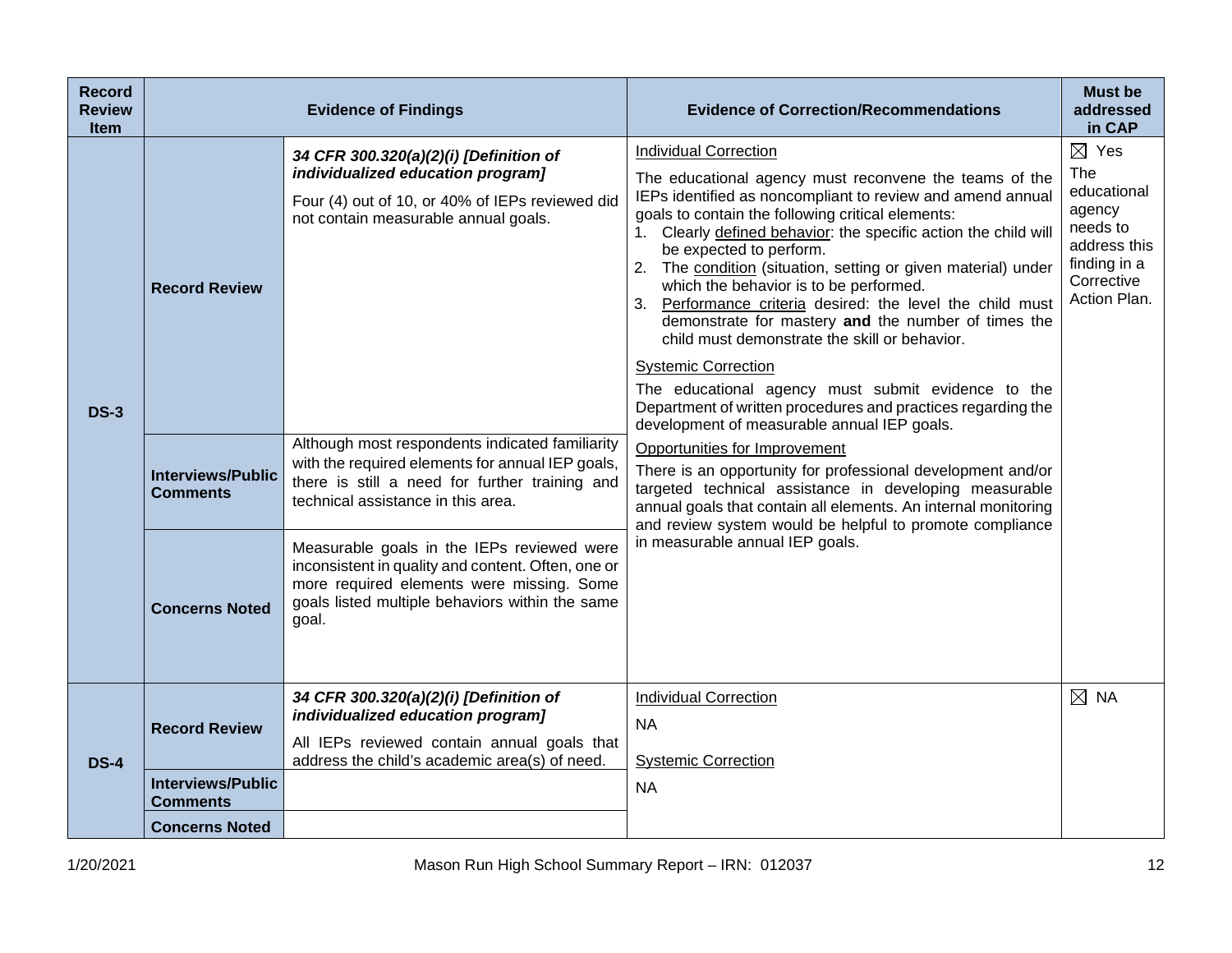| <b>Record</b><br><b>Review</b><br><b>Item</b> |                                                                      | <b>Evidence of Findings</b>                                                                                                                                                                                                                                                                                                                                                                                 | <b>Evidence of Correction/Recommendations</b>                                                                                                                                                                                                                                                                                                                                                                                                                                                                                                                | <b>Must be</b><br>addressed<br>in CAP                                                                                     |
|-----------------------------------------------|----------------------------------------------------------------------|-------------------------------------------------------------------------------------------------------------------------------------------------------------------------------------------------------------------------------------------------------------------------------------------------------------------------------------------------------------------------------------------------------------|--------------------------------------------------------------------------------------------------------------------------------------------------------------------------------------------------------------------------------------------------------------------------------------------------------------------------------------------------------------------------------------------------------------------------------------------------------------------------------------------------------------------------------------------------------------|---------------------------------------------------------------------------------------------------------------------------|
| <b>DS-5</b>                                   | <b>Record Review</b><br><b>Interviews/Public</b><br><b>Comments</b>  | 34 CFR 300.320(a)(2)(i) [Definition of<br>individualized education]<br>Four (4) out of 10, or 40% of IEPs reviewed did<br>not contain annual goals that address the child's<br>functional area(s) of need.<br>Staff members stated that often behavior needs<br>that had been seen previously in other settings,<br>are not seen at Mason Run High School.<br>If functional needs were addressed in the ETR | <b>Individual Correction</b><br>The educational agency must reconvene the teams of the<br>IEPs identified as noncompliant to review and amend the IEP.<br>Annual goals must address the functional needs of the child<br>unless the team provides evidence that the goals were<br>prioritized based on the severity of the needs of the child.<br><b>Systemic Correction</b><br>The educational agency must submit evidence to the<br>Department of written procedures and practices regarding the<br>IEP process of addressing identified functional needs. | $\boxtimes$ Yes<br>The<br>educational<br>agency<br>needs to<br>address this<br>finding in a<br>Corrective<br>Action Plan. |
|                                               | <b>Concerns Noted</b>                                                | as being an area of concern, they must be<br>addressed in the IEP in some capacity. It can<br>either be addressed as a goal, a related service,<br>an accommodation or a statement that indicates<br>the team has prioritized other needs or found<br>that it is not an area of concern at this time.                                                                                                       |                                                                                                                                                                                                                                                                                                                                                                                                                                                                                                                                                              |                                                                                                                           |
| <b>DS-6</b>                                   | <b>Record Review</b>                                                 | 34 CFR 300.320(a)(4) [Definition of<br>individualized education program]<br>OAC 3301-51-07 (H)(1)(e)(i) [Definition of<br><b>IEP]</b><br>Two (2) out of 10, or 20% of IEPs reviewed did<br>not contain a statement of specially designed<br>instruction that addresses the individual needs<br>of the child and supports the annual goals.                                                                  | <b>Individual Correction</b><br>The educational agency must reconvene the teams of the<br>IEPs identified as noncompliant to review and amend the<br>specially designed instruction, as appropriate, to address the<br>needs of the child.                                                                                                                                                                                                                                                                                                                   | $\boxtimes$ No<br>The<br>educational<br>agency<br>does not<br>need to<br>address this<br>finding in a<br>Corrective       |
|                                               | <b>Interviews/Public</b><br><b>Comments</b><br><b>Concerns Noted</b> |                                                                                                                                                                                                                                                                                                                                                                                                             | <b>Systemic Correction</b><br>The educational agency must submit evidence to the<br>Department of written procedures and practices regarding the<br>IEP process of determining specially designed instruction.                                                                                                                                                                                                                                                                                                                                               | Action Plan.                                                                                                              |
|                                               |                                                                      |                                                                                                                                                                                                                                                                                                                                                                                                             |                                                                                                                                                                                                                                                                                                                                                                                                                                                                                                                                                              |                                                                                                                           |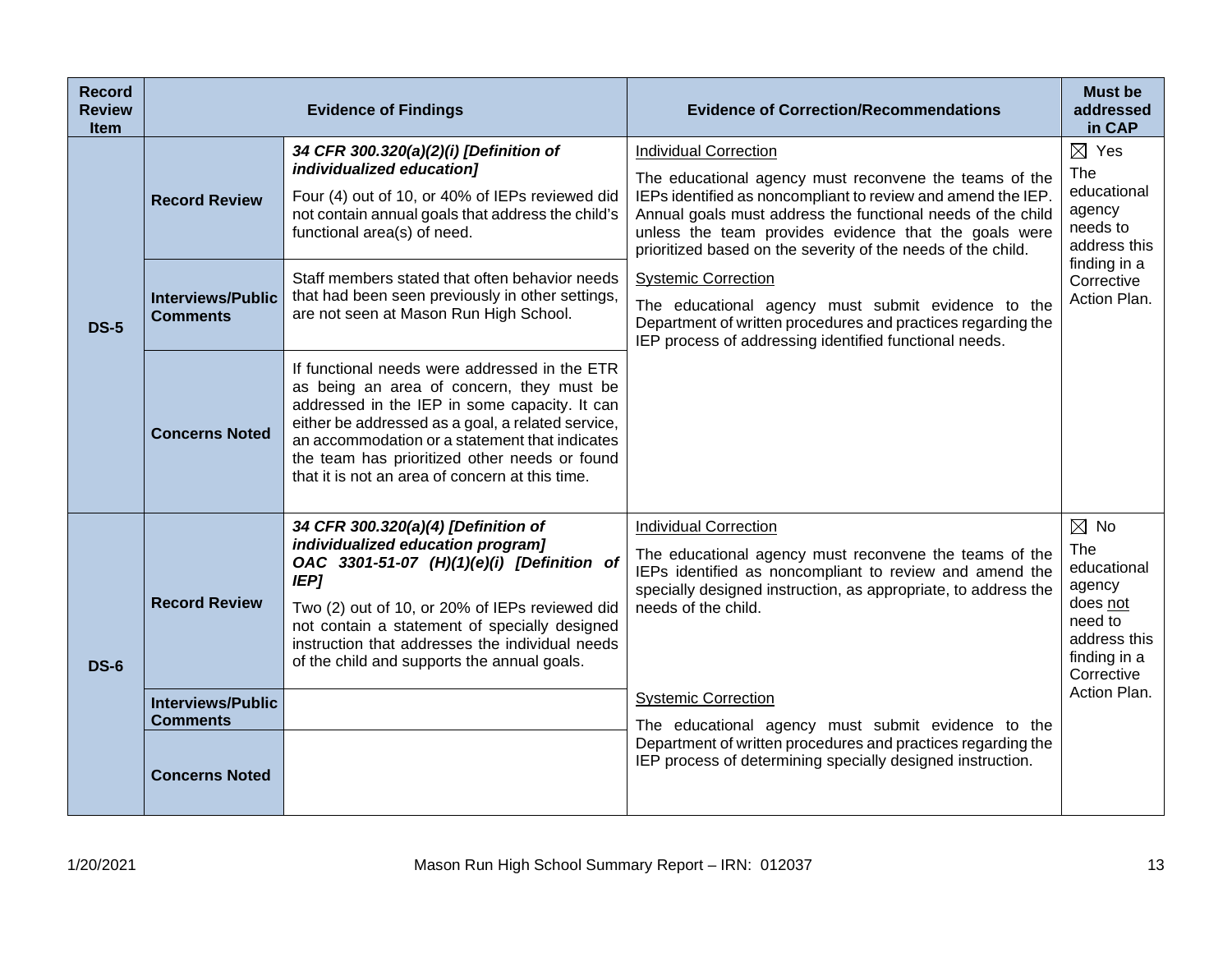| <b>Record</b><br><b>Review</b><br><b>Item</b> |                                                                                              | <b>Evidence of Findings</b>                                                                                                                                                                                                                                                                          | <b>Evidence of Correction/Recommendations</b>                                                                                                                                                                                                                                                                                                                                                                                                                                               | <b>Must be</b><br>addressed<br>in CAP                                                                                               |
|-----------------------------------------------|----------------------------------------------------------------------------------------------|------------------------------------------------------------------------------------------------------------------------------------------------------------------------------------------------------------------------------------------------------------------------------------------------------|---------------------------------------------------------------------------------------------------------------------------------------------------------------------------------------------------------------------------------------------------------------------------------------------------------------------------------------------------------------------------------------------------------------------------------------------------------------------------------------------|-------------------------------------------------------------------------------------------------------------------------------------|
| <b>DS-7</b>                                   | <b>Record Review</b><br><b>Interviews/Public</b><br><b>Comments</b><br><b>Concerns Noted</b> | 34 CFR 300.320(a)(7) [Definition of<br>individualized education program]<br>OAC 3301-51-07 (H)(1)(i) [Definition of IEP]<br>One (1) out of 10, or 10% of IEPs reviewed did<br>not indicate the specific location where the<br>specially designed instruction will be provided.                       | <b>Individual Correction</b><br>The educational agency must reconvene the teams of the<br>IEPs identified as noncompliant to review and amend the<br>location where the specially designed instruction will be<br>provided.<br><b>Systemic Correction</b><br>The educational agency must submit evidence to the<br>Department of written procedures and practices regarding the<br>IEP process of determining the location where specially<br>designed instruction will occur.              | $\boxtimes$ No<br>The<br>educational<br>agency<br>does not<br>need to<br>address this<br>finding in a<br>Corrective<br>Action Plan. |
| <b>DS-8</b>                                   | <b>Record Review</b><br><b>Interviews/Public</b><br><b>Comments</b><br><b>Concerns Noted</b> | 34 CFR 300.320(a)(7) [Definition of<br>individualized education program]<br>OAC 3301-51-07 (H)(1)(i) [Definition of IEP]<br>One (1) out of 10, or 10% of IEPs reviewed did<br>not indicate the amount of time and frequency<br>of the specially designed instruction.                                | <b>Individual Correction</b><br>The educational agency must reconvene the teams of the<br>IEPs identified as noncompliant to review and amend the<br>amount of time and frequency of the specially designed<br>instruction.<br><b>Systemic Correction</b><br>The educational agency must submit evidence to the<br>Department of written procedures and practices regarding the<br>IEP process of determining the amount and frequency of<br>specially designed instruction to be provided. | $\boxtimes$ No<br>The<br>educational<br>agency<br>does not<br>need to<br>address this<br>finding in a<br>Corrective<br>Action Plan. |
| <b>DS-9</b>                                   | <b>Record Review</b><br><b>Interviews/Public</b>                                             | 34 CFR 300.320(a)(7) [Definition of<br>individualized education program]<br>OAC 3301-51-07 (H)(1)(e) [Definition of IEP]<br>Two (2) out of two (2), or 100% of applicable<br>IEPs reviewed did not identify related services<br>that address the needs of the child and support<br>the annual goals. | <b>Individual Correction</b><br>The educational agency must reconvene the teams of the<br>IEPs identified as noncompliant to review and amend the IEP<br>to include related services that were identified as needed in<br>the IEP.<br><b>Systemic Correction</b>                                                                                                                                                                                                                            | $\boxtimes$ Yes<br>The<br>educational<br>agency<br>needs to<br>address this<br>finding in a<br>Corrective                           |
|                                               | <b>Comments</b><br><b>Concerns Noted</b>                                                     | Related services were not well defined or were<br>totally omitted.                                                                                                                                                                                                                                   | The educational agency must submit evidence to the<br>Department of written procedures and practices regarding the<br>IEP process of addressing identified related service needs.                                                                                                                                                                                                                                                                                                           | Action Plan.                                                                                                                        |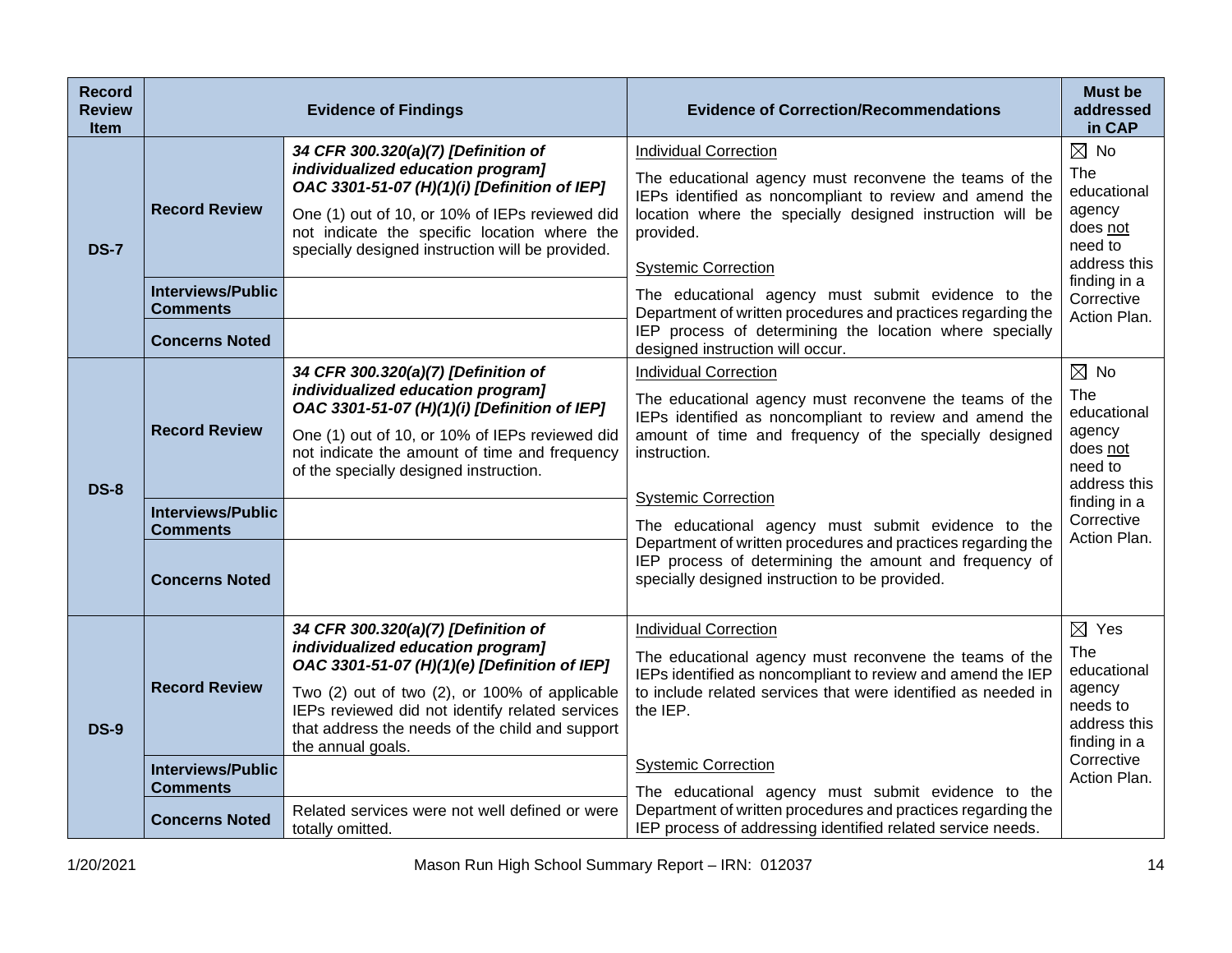| <b>Record</b><br><b>Review</b><br><b>Item</b> |                                                  | <b>Evidence of Findings</b>                                                                                                                                                                                                                                                                         | <b>Evidence of Correction/Recommendations</b>                                                                                                                                                                                                                                                                        | <b>Must be</b><br>addressed<br>in CAP                                                                     |
|-----------------------------------------------|--------------------------------------------------|-----------------------------------------------------------------------------------------------------------------------------------------------------------------------------------------------------------------------------------------------------------------------------------------------------|----------------------------------------------------------------------------------------------------------------------------------------------------------------------------------------------------------------------------------------------------------------------------------------------------------------------|-----------------------------------------------------------------------------------------------------------|
| <b>DS-10</b>                                  | <b>Record Review</b><br><b>Interviews/Public</b> | 34 CFR 300.320(a)(7) [Definition of<br>individualized education]<br>OAC 3301-51-07 (H)(1)(i) [Definition of IEP]<br>One (1) out of two (2), or 50% of applicable IEPs<br>reviewed did not indicate the location where the<br>related services will be provided.                                     | <b>Individual Correction</b><br>The educational agency must reconvene the teams of the<br>IEPs identified as noncompliant to review and amend the IEP<br>to include the location where the related services will be<br>provided.<br><b>Systemic Correction</b><br>The educational agency must submit evidence to the | $\boxtimes$ Yes<br>The<br>educational<br>agency<br>needs to<br>address this<br>finding in a<br>Corrective |
|                                               | <b>Comments</b><br><b>Concerns Noted</b>         | The location in which the related services will be<br>provided was omitted.                                                                                                                                                                                                                         | Department of written procedures and practices regarding the<br>IEP process of determining the location where related<br>services will occur.                                                                                                                                                                        | Action Plan.                                                                                              |
| <b>DS-11</b>                                  | <b>Record Review</b>                             | 34 CFR 300.320(a)(7) [Definition of<br>individualized education program]<br>OAC 3301-51-07 (H)(1)(i) [Definition of IEP]<br>One (1) out of two (2), or 50% of applicable IEPs<br>reviewed did not indicate the amount of time,<br>duration and frequency of the related services<br>to be provided. | <b>Individual Correction</b><br>The educational agency must reconvene the teams of the<br>IEPs identified as noncompliant to review and amend on the<br>IEP the amount of time and frequency of the related services<br>to be provided.<br><b>Systemic Correction</b>                                                | $\boxtimes$ Yes<br>The<br>educational<br>agency<br>needs to<br>address this<br>finding in a<br>Corrective |
|                                               | <b>Interviews/Public</b><br><b>Comments</b>      |                                                                                                                                                                                                                                                                                                     | The educational agency must submit evidence to the<br>Department of written procedures and practices regarding the<br>IEP process of determining the amount and frequency of                                                                                                                                         | Action Plan.                                                                                              |
|                                               | <b>Concerns Noted</b>                            | The time, duration and frequency of related<br>services was omitted.                                                                                                                                                                                                                                | related services to be provided.                                                                                                                                                                                                                                                                                     |                                                                                                           |
| <b>DS-12</b>                                  | <b>Record Review</b>                             | 34 CFR 300.324(a)(2)(v) [Development of<br>IEP] OAC 3301-51-01(B)(3) [Applicability of<br>requirements and definitions]<br>There were no applicable IEPs reviewed<br>regarding identifying assistive technology to<br>enable the child to be involved and make                                      | <b>Individual Correction</b><br><b>NA</b><br><b>Systemic Correction</b><br><b>NA</b>                                                                                                                                                                                                                                 | $\boxtimes$ NA                                                                                            |
|                                               | <b>Interviews/Public</b><br><b>Comments</b>      | progress in the general education curriculum.                                                                                                                                                                                                                                                       |                                                                                                                                                                                                                                                                                                                      |                                                                                                           |
|                                               | <b>Concerns Noted</b>                            |                                                                                                                                                                                                                                                                                                     |                                                                                                                                                                                                                                                                                                                      |                                                                                                           |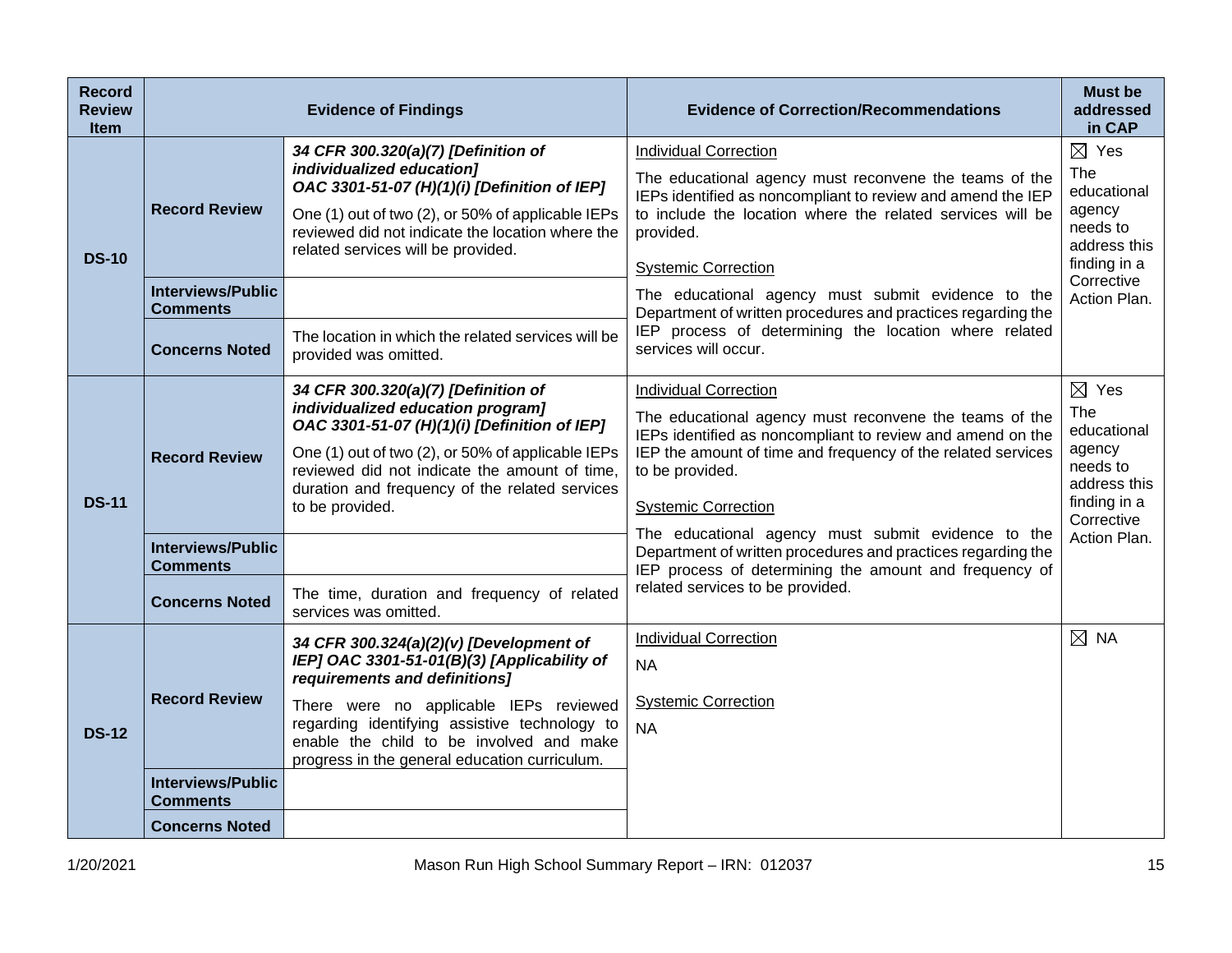| <b>Record</b><br><b>Review</b><br><b>Item</b> |                                             | <b>Evidence of Findings</b>                                                                                                                                                                                                                                                                                                   | <b>Evidence of Correction/Recommendations</b>                                                                                                                                                                                                                                                                                                                                                                                                                                                  | <b>Must be</b><br>addressed<br>in CAP                                                       |
|-----------------------------------------------|---------------------------------------------|-------------------------------------------------------------------------------------------------------------------------------------------------------------------------------------------------------------------------------------------------------------------------------------------------------------------------------|------------------------------------------------------------------------------------------------------------------------------------------------------------------------------------------------------------------------------------------------------------------------------------------------------------------------------------------------------------------------------------------------------------------------------------------------------------------------------------------------|---------------------------------------------------------------------------------------------|
|                                               | <b>Record Review</b>                        | 34 CFR 300.320(a)(6)(i) [Definition of<br>individualized education]<br>OAC 3301-51-07 (H)(1)(g) [Definition of IEP]<br>Eight (8) out of 10, or 80% of IEPs reviewed did<br>not identify accommodations provided to enable<br>the child to be involved and make progress in<br>the general education curriculum.               | <b>Individual Correction</b><br>The educational agency must reconvene the teams of the<br>identified as noncompliant to<br><b>IEPs</b><br>review<br>the<br>accommodations that would directly assist the child to access<br>the course content without altering the scope or complexity of<br>the information taught and include them on the IEP.<br><b>Systemic Correction</b>                                                                                                                | $\boxtimes$ Yes<br>The<br>educational<br>agency<br>needs to<br>address this<br>finding in a |
| <b>DS-13</b>                                  | <b>Interviews/Public</b><br><b>Comments</b> | Staff members stated that all students at Mason<br>Run High School are provided with some type<br>of accommodation to help meet their individual<br>needs.                                                                                                                                                                    | The educational agency must submit evidence to the<br>Department of written procedures and practices regarding<br>accommodations.<br>Opportunities for Improvement                                                                                                                                                                                                                                                                                                                             | Corrective<br>Action Plan.                                                                  |
|                                               | <b>Concerns Noted</b>                       | IEP accommodations listed were not explained<br>regarding conditions and extent of the<br>accommodation. The phrase "as needed" is not<br>acceptable in describing accommodations.                                                                                                                                            | There is an opportunity for professional development and/or<br>targeted technical assistance in identifying accommodations.<br>An internal monitoring and review system would be helpful to<br>promote compliance in the area of accommodations.                                                                                                                                                                                                                                               |                                                                                             |
| <b>DS-14</b>                                  | <b>Record Review</b>                        | 34 CFR 300.320(a)(4) [Definition of<br>individualized education program]<br>OAC 3301-51-07 (H)(1)(e) [Definition of IEP]<br>Three (3) out of three (3), or 100% of applicable<br>IEPs reviewed did not identify modifications to<br>enable the child to be involved and make<br>progress in the general education curriculum. | <b>Individual Correction</b><br>The educational agency must reconvene the teams of the<br>IEPs identified as noncompliant to review the modifications<br>that would alter the amount or complexity of grade-level<br>materials and would enable the child to be involved and make<br>progress in the general education curriculum and include<br>them in the IEP                                                                                                                               | $\boxtimes$ Yes<br>The<br>educational<br>agency<br>needs to<br>address this<br>finding in a |
|                                               | <b>Interviews/Public</b><br><b>Comments</b> | The extent of and conditions for modifications                                                                                                                                                                                                                                                                                | <b>Systemic Correction</b><br>The educational agency must submit evidence to the<br>Department of written procedures and practices regarding                                                                                                                                                                                                                                                                                                                                                   | Corrective<br>Action Plan.                                                                  |
|                                               | <b>Concerns Noted</b>                       | must be specific and clearly explained. Refer to<br>the current level of instruction, reading level, or<br>pace of instruction.                                                                                                                                                                                               | modifications.<br>Opportunities for Improvement<br>This area is an opportunity for professional development<br>and/or targeted technical assistance to address the content<br>that students are expected to learn where amount or<br>complexity of materials are altered from grade level<br>curriculum expectations. When an instructional or curriculum<br>modification is made, either the specific subject matter is<br>altered, or the performance expected of the student is<br>changed. |                                                                                             |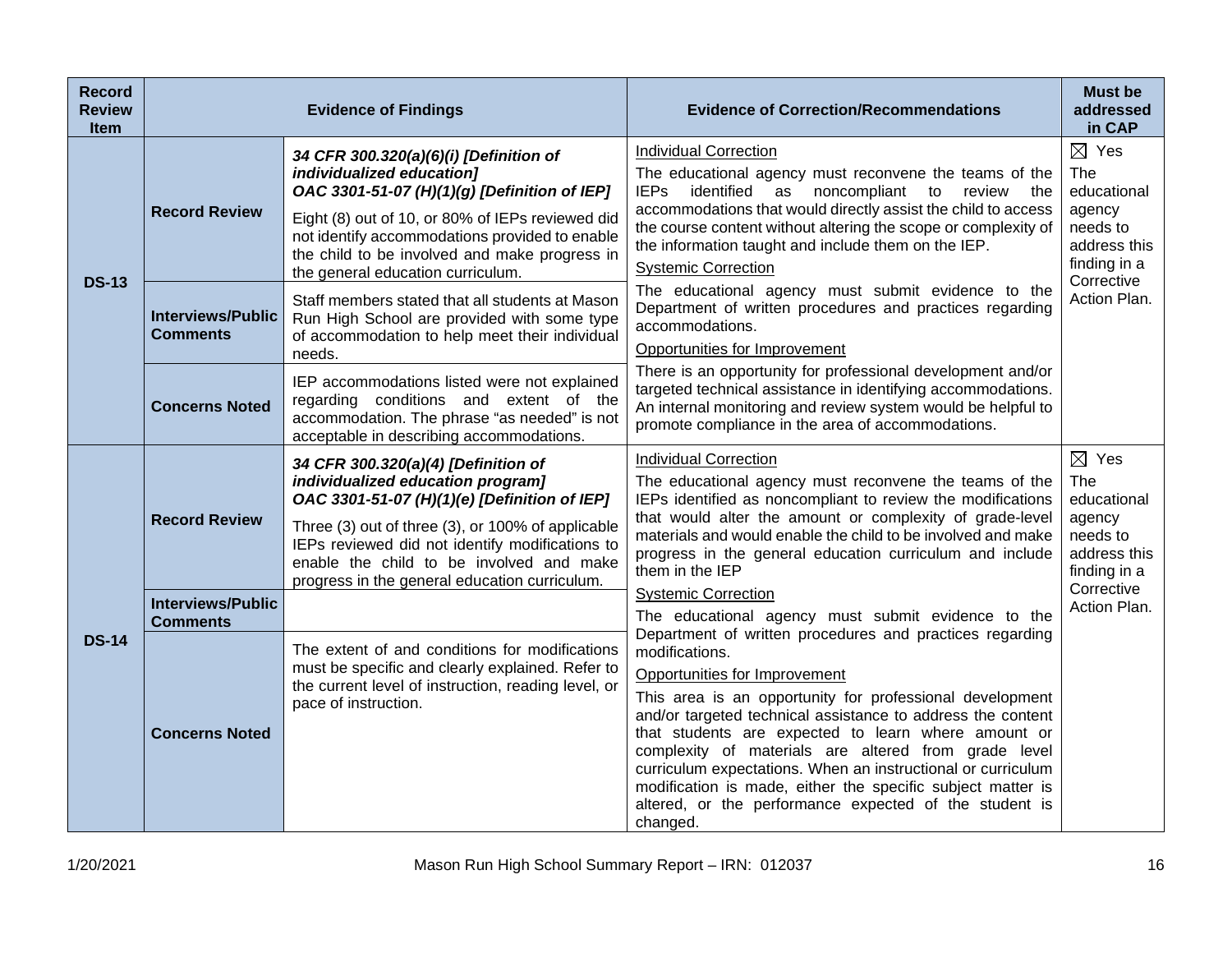| <b>Record</b><br><b>Review</b><br><b>Item</b> |                                             | <b>Evidence of Findings</b>                                                                                                                                                                                                                                                                              | <b>Evidence of Correction/Recommendations</b>                                                                                                                                                                                                                                                                                                                                 | <b>Must be</b><br>addressed<br>in CAP                                       |
|-----------------------------------------------|---------------------------------------------|----------------------------------------------------------------------------------------------------------------------------------------------------------------------------------------------------------------------------------------------------------------------------------------------------------|-------------------------------------------------------------------------------------------------------------------------------------------------------------------------------------------------------------------------------------------------------------------------------------------------------------------------------------------------------------------------------|-----------------------------------------------------------------------------|
| <b>DS-15</b>                                  | <b>Record Review</b>                        | 34 CFR 300.320(a)(4) [Definition of<br>individualized education program]<br>OAC 3301-51-07 (H)(1)(e) [Definition of IEP]                                                                                                                                                                                 | <b>Individual Correction</b><br><b>NA</b>                                                                                                                                                                                                                                                                                                                                     | $\boxtimes$ NA                                                              |
|                                               |                                             | There were no applicable IEPs reviewed<br>regarding supports for school personnel to<br>enable the child to be involved and make<br>progress in the general education curriculum.                                                                                                                        | <b>Systemic Correction</b><br><b>NA</b>                                                                                                                                                                                                                                                                                                                                       |                                                                             |
|                                               | <b>Interviews/Public</b><br><b>Comments</b> |                                                                                                                                                                                                                                                                                                          |                                                                                                                                                                                                                                                                                                                                                                               |                                                                             |
|                                               | <b>Concerns Noted</b>                       |                                                                                                                                                                                                                                                                                                          |                                                                                                                                                                                                                                                                                                                                                                               |                                                                             |
| <b>DS-16</b>                                  | <b>Record Review</b>                        | OAC 3301-51-07 (H)(1)(h)(ii) [Definition of<br><b>IEP]</b><br>There were no applicable student records<br>reviewed regarding a justification statement<br>explaining why the student cannot participate in<br>the regular assessment and why the alternate<br>assessment is appropriate for the student. | <b>Individual Correction</b><br><b>NA</b><br><b>Systemic Correction</b><br><b>NA</b>                                                                                                                                                                                                                                                                                          | $\boxtimes$ NA                                                              |
|                                               | <b>Interviews/Public</b><br><b>Comments</b> |                                                                                                                                                                                                                                                                                                          |                                                                                                                                                                                                                                                                                                                                                                               |                                                                             |
|                                               | <b>Concerns Noted</b>                       |                                                                                                                                                                                                                                                                                                          |                                                                                                                                                                                                                                                                                                                                                                               |                                                                             |
| <b>DS-17</b>                                  | <b>Record Review</b>                        | OAC 3301-51-07(L)(2) [Development, review<br>and revision of IEP]<br>Six (6) out of seven (7), or 86% of applicable<br>student records reviewed did not show evidence<br>of progress reporting data collected and                                                                                        | <b>Individual Correction</b><br>None<br><b>Systemic Correction</b><br>The educational agency must submit evidence to the<br>Department of written procedures and practices regarding                                                                                                                                                                                          | $\boxtimes$ Yes<br>The<br>educational<br>agency<br>needs to<br>address this |
|                                               | <b>Interviews/Public</b><br><b>Comments</b> | analyzed to monitor performance on each goal.                                                                                                                                                                                                                                                            | measurable annual goals and services consistent with<br>progress made.<br>Opportunities for Improvement                                                                                                                                                                                                                                                                       | finding in a<br>Corrective<br>Action Plan.                                  |
|                                               | <b>Concerns Noted</b>                       | monitoring<br>cases,<br>In.<br>some<br>progress<br>reports/documents were not submitted and/or<br>the evidence was vague in description.<br>Additionally, progress must be recorded using<br>the same performance criteria defined in the<br>annual measurable goal.                                     | Mason Run High School would benefit from developing a<br>procedure to ensure progress reporting is correctly<br>documented, stating how the student is progressing towards<br>mastering their measurable annual goals. Training from SSTs<br>as well as an internal monitoring review system would be<br>helpful to promote compliance in the area of progress<br>monitoring. |                                                                             |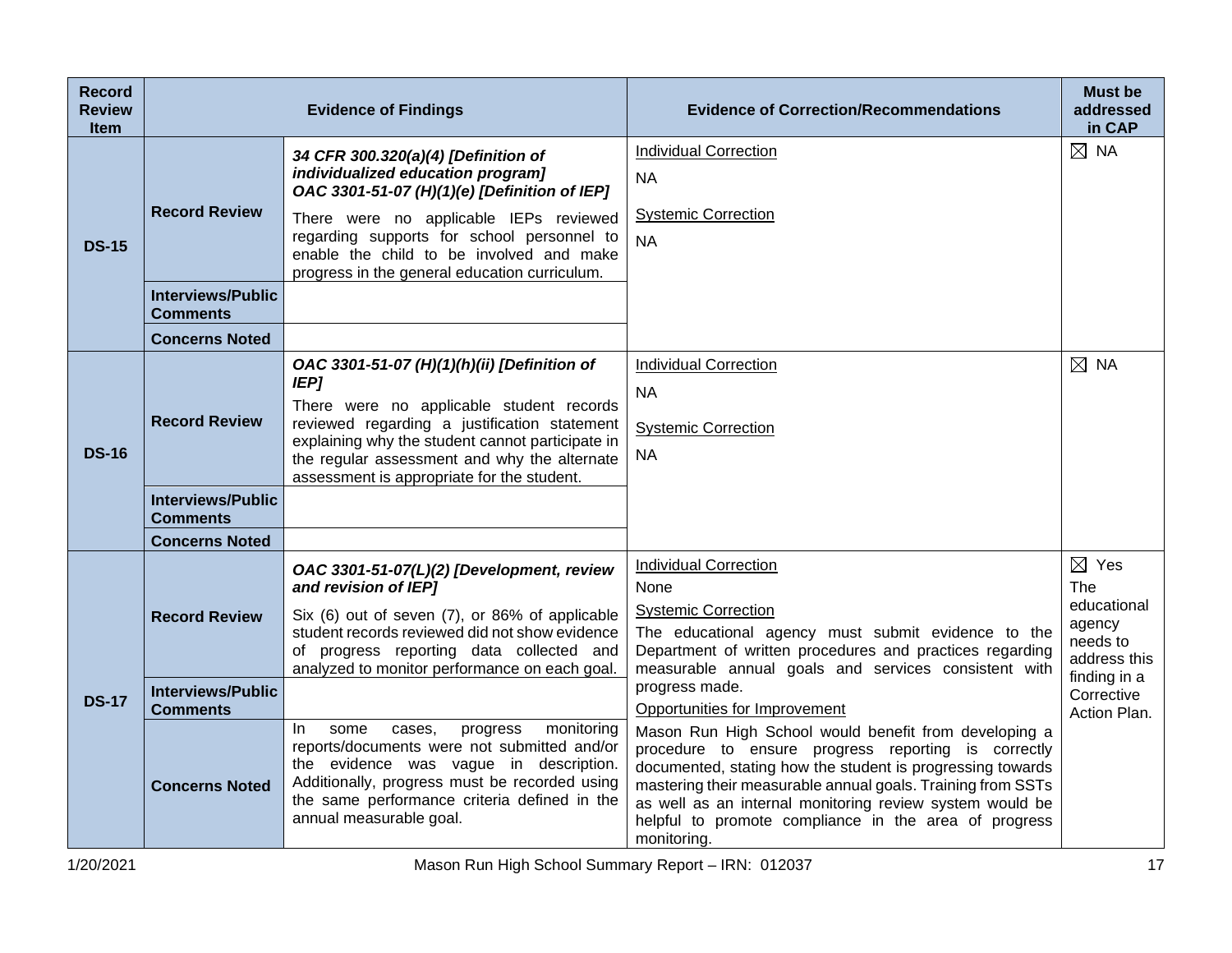| <b>Record</b><br><b>Review</b><br><b>Item</b> | <b>Evidence of Findings</b>                      |                                                                                                                                                                                                                                                       | <b>Evidence of Correction/Recommendations</b>                                                                                                                                                                                                                                                                                                                                                                                                                                                                                                                                                                                                                                  | <b>Must be</b><br>addressed<br>in CAP                                                                                     |
|-----------------------------------------------|--------------------------------------------------|-------------------------------------------------------------------------------------------------------------------------------------------------------------------------------------------------------------------------------------------------------|--------------------------------------------------------------------------------------------------------------------------------------------------------------------------------------------------------------------------------------------------------------------------------------------------------------------------------------------------------------------------------------------------------------------------------------------------------------------------------------------------------------------------------------------------------------------------------------------------------------------------------------------------------------------------------|---------------------------------------------------------------------------------------------------------------------------|
| <b>DS-18</b>                                  | <b>Record Review</b><br><b>Interviews/Public</b> | OAC 3301-51-07(L) [Development, review<br>and revision of IEP]<br>One (1) out of one (1), or 100% of applicable<br>IEPs reviewed did not show evidence that<br>revisions were made based on data indicating<br>changes in student needs or abilities. | <b>Individual Correction</b><br>The educational agency must reconvene the teams to review<br>and amend the IEPs to reflect changes made based on<br>current needs or abilities.<br><b>Systemic Correction</b><br>The educational agency must submit evidence to the<br>Department of written procedures and practices regarding<br>using data to revise IEPs based on changes in student needs                                                                                                                                                                                                                                                                                 | $\boxtimes$ Yes<br>The<br>educational<br>agency<br>needs to<br>address this<br>finding in a<br>Corrective<br>Action Plan. |
|                                               | <b>Comments</b><br><b>Concerns Noted</b>         | Progress reports indicated that the student had<br>met a measurable annual goal. In this case, the<br>IEP should have been reviewed and amended.                                                                                                      | or abilities.                                                                                                                                                                                                                                                                                                                                                                                                                                                                                                                                                                                                                                                                  |                                                                                                                           |
| <b>DS-19</b>                                  | <b>Record Review</b>                             | 34 CFR 300.321(5) [IEP team]<br>OAC 3301-51-07(I) [IEP team]<br>Five (5) out of 10, or 50% of IEPs reviewed did<br>not indicate that the IEP Team included a group<br>of qualified professionals.                                                     | <b>Individual Correction</b><br>For the IEPs identified as noncompliant, the educational<br>agency must:<br>Provide documentation that the parent was informed prior<br>to the IEP meeting that the person qualified to interpret<br>the instructional implications of evaluation results would<br>not participate in the meeting, and<br>Provide a written excuse signed by the parents and the<br>educational agency that allowed the person qualified to<br>interpret the instructional implications of evaluation<br>results not to be in attendance at the IEP meeting, or<br>Reconvene the IEP team to review the IEP with all<br>$\bullet$<br>required members present. | $\boxtimes$ Yes<br>The<br>educational<br>agency<br>needs to<br>address this<br>finding in a<br>Corrective<br>Action Plan. |
|                                               | <b>Interviews/Public</b><br><b>Comments</b>      | Staff members described efforts to<br>communicate with parents and involve them in<br>their child's educational process whenever<br>possible.                                                                                                         | <b>Systemic Correction</b><br>The educational agency must submit evidence to the<br>Department of written procedures and practices regarding the<br>involvement of people qualified to interpret the instructional<br>implications of evaluation results in the IEP process                                                                                                                                                                                                                                                                                                                                                                                                    |                                                                                                                           |
|                                               | <b>Concerns Noted</b>                            | In some cases, the signatures of the parent or<br>student were missing.                                                                                                                                                                               | Opportunities for Improvement<br>It is recommended that Mason Run High School develop a<br>procedure of checks and balances to ensure all members of<br>the IEP team are in attendance for IEP meetings.                                                                                                                                                                                                                                                                                                                                                                                                                                                                       |                                                                                                                           |